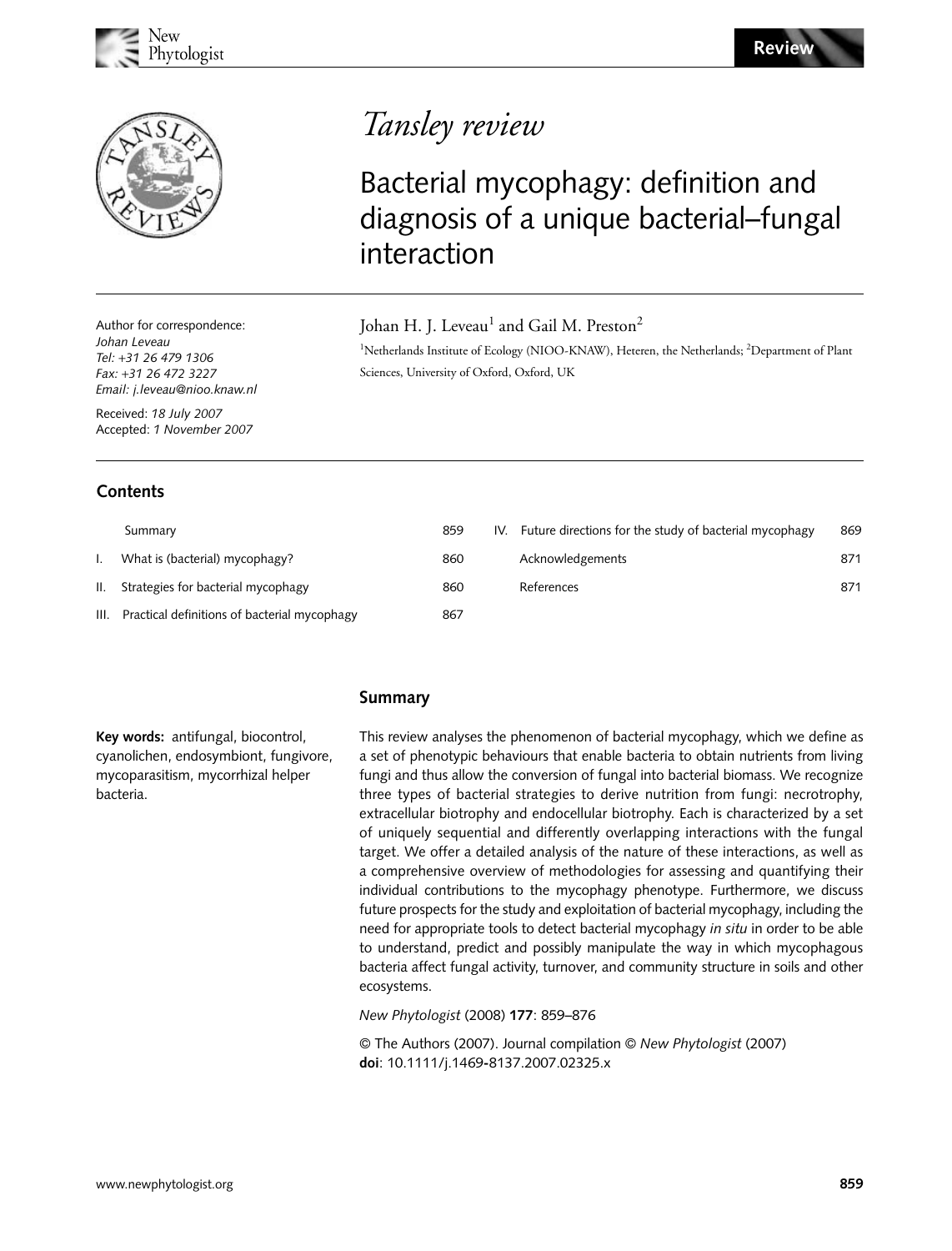## **I. What is (bacterial) mycophagy?**

Mycophagy, from the Greek mykes (= fungus) and phagein (= to eat), can be broadly defined as 'feeding on fungus'. Synonymous with the terms fungivory and mycetophagy, it covers the practice of purposefully consuming fungal tissue. Mycophagy has been reported for a wide variety of organisms, such as primates (Hanson *et al*., 2006), pigs (Bertault *et al*., 2001), rodents (Frank *et al*., 2006), birds (Simpson, 1998), mollusks (Silliman & Newell, 2003), insects (Mueller *et al*., 2005; Tuno, 1999; Robertson *et al*., 2004), mites (Melidossian *et al*., 2005), and nematodes (Bae & Knudsen, 2001). These fungivores have in common that they ingest fungal material, such as fruiting bodies ('sporocarps', i.e. mushrooms or truffles), spores, mycelium and/or hyphae, for internal digestion and nutrient extraction. Owing to their small size and different anatomy and physiology, fungal and bacterial fungivores rely on other mechanisms to derive nutrition from fungi. Fungal mycophagy, also known as mycoparasitism (Barnett, 1963; Jeffries, 1995) has been studied quite extensively in several species, especially *Trichoderma* (Steyaert *et al*., 2003). Mycophagous behaviour of the latter is characterized by: formation of coiled hyphal structures around the hyphae of the host fungus; penetration of the cell wall because of the production of enzymes that break down cell wall components (Zeilinger *et al*., 1999); the release of antibiotics that permeate the perforated hyphae and prevent resynthesis of the host cell wall (Lorito *et al*., 1996); and growth on the cytoplasm of host hyphae (Inbar *et al*., 1996). Other fungal fungivores, such as *Gliocephalis hyalina* (Jacobs *et al*., 2005), *Stephanoma phaeospora* (Hoch, 1978) and *Verticillium biguttatum* (Vandenboogert & Deacon, 1994) employ not a necrotrophic but a biotrophic strategy to derive nutrition from their host (Barnett & Binder, 1973). This interaction may or may not involve direct contact with or even penetration of the target fungus.

The term bacterial mycophagy has been coined only recently (de Boer *et al*., 2005; Fritsche *et al*., 2006) to describe the ability of bacteria to grow at the expense of living fungal hyphae. In the current review we will adopt this general definition of bacterial mycophagy, but with the qualification that the mycophagous bacterium must have an active role in obtaining food from fungi. For example, the mere consumption of nutrients that passively leak from a fungus or are released from hyphae damaged or dead through unrelated causes does not meet our strict definition of mycophagy. Also, the ability of some bacteria to lyse fungi (see section II.1) is not necessarily synonymous to mycophagy without direct or indirect evidence that such bacteria actively use fungal-derived nutrients to multiply. The active role of bacteria multiplying inside fungal hyphae (see section II.3) lies less in the ability to utilize cytoplasmic compounds for growth (which makes these bacteria, by definition, mycophagous), but more so in the aptitude to enter into and survive within this intracellular environment. In order to cover as much ground as possible,

we define bacterial mycophagy as the demonstrable and quantifiable effect of bacterial phenotypic behaviours that make available nutrients from living fungi and allow the conversion of living fungal biomass into bacterial biomass. Within this context, several demonstrated or suspected examples of mycophagous bacteria are available in the literature (Table 1).

Bacterial fungivores may feature a wide range of adaptations that contribute to their mycophagous phenotype. In section II, we will discuss the types of interaction that bacteria can have with fungi (including oomycete fungi such as *Pythium* and *Phytophthora*, which are not true fungi; see Alexopoulos *et al*., 1996) and that contribute to the mycophagy phenotype. For each, we will consider the specific types of adaptations that distinguish this interaction.

## **II. Strategies for bacterial mycophagy**

The strategies used by bacteria to obtain nutrients from fungal tissue can be subdivided into three main categories (Fig. 1), similar to those used to classify bacterial interactions with plants or animals: extracellular necrotrophy, extracellular biotrophy, and endocellular biotrophy. Each of these interactions is characterized by a set of mycophagy determinants (Table 2). In necrotrophic interactions, bacteria secrete proteins or low molecular weight toxins that permeabilize and lyse fungal hyphae, or inhibit fungal metabolism, thereby killing fungal cells and releasing nutrients for bacterial growth. By contrast, extracellular biotrophs do not kill fungal hyphae, but live in close proximity, often colonizing hyphal surfaces, and using nutrients exuded from living fungal cells. Biotrophs are able to tolerate or suppress the production of anti-bacterial metabolites by fungal cells, and may be able to modulate fungal metabolism to promote nutrient release. Finally, endocellular biotrophs multiply inside living fungal cells, absorbing nutrients directly from the fungal cytoplasm. In practice, many interactions may involve one or more of these phases. For example, a biotrophic interaction may progress to necrotrophy as bacterial numbers increase, and an extracellular biotroph may penetrate into and grow inside fungal cells. However, for simplicity we will consider each of these strategies separately.

#### 1. Necrotrophic interactions

The defining feature of necrotrophic interactions is host cell death, which can be caused by the loss of cell wall or membrane integrity, the inhibition of essential metabolic processes, or the induction of programmed cell death. As will be detailed later, all these strategies may be available to mycophagous bacteria, and necrotrophic bacteria may use a combination of two or more of these mechanisms to kill and consume fungal cells. There is likely to be considerable overlap between the molecular mechanisms involved in saprotrophic growth on dead fungal cells and necrotrophic growth on killed fungal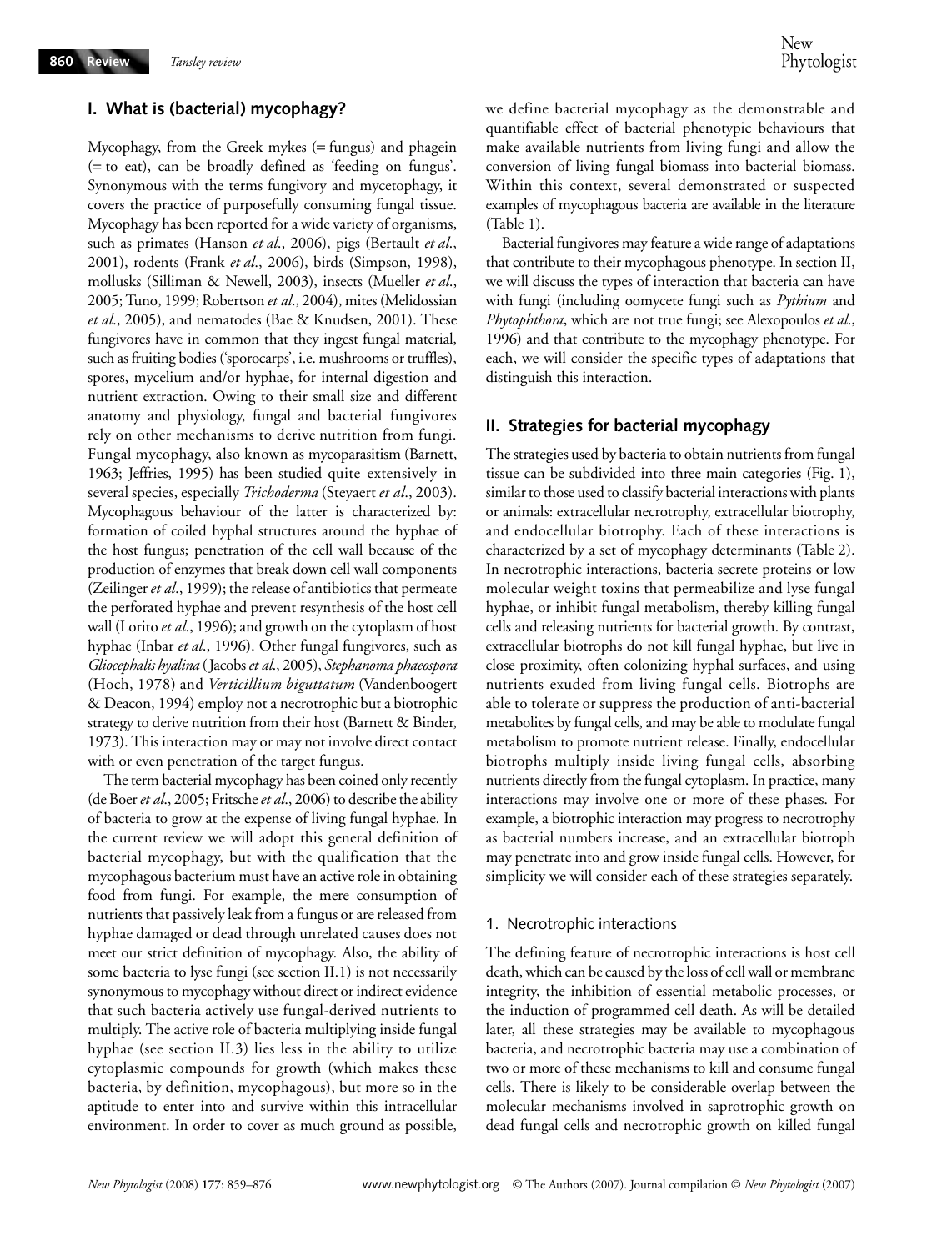| Table 1 Examples of bacteria with demonstrated or suspected mycophagous traits |  |
|--------------------------------------------------------------------------------|--|
|--------------------------------------------------------------------------------|--|

| Bacterial genus/species               | Origin                                                                                                      | Evidence for mycophagy                                                                                                                                                                   | Target fungus or fungi                                                                   | References                      |
|---------------------------------------|-------------------------------------------------------------------------------------------------------------|------------------------------------------------------------------------------------------------------------------------------------------------------------------------------------------|------------------------------------------------------------------------------------------|---------------------------------|
| Aeromonas caviae                      | Healthy bean plant roots                                                                                    | Use of live mycelium as sole carbon<br>source in liquid medium                                                                                                                           | Rhizoctonia solani, Sclerotium<br>rolfsii, Fusarium oxysporum<br>f. sp. vasinfectum      | Inbar & Chet (1991)             |
| Bacillus cereus, Bacillus             | Soils artificially infested                                                                                 | Direct isolation of halo-forming bacterial                                                                                                                                               | Fusarium oxysporum                                                                       | Mitchell & Alexander            |
| megaterium, and Pseudomonas sp.       | with Fusarium oxysporum<br>f. cubense                                                                       | colonies on inorganic salts medium containing<br>live fungus as sole carbon source                                                                                                       | f. sp. cubense                                                                           | (1961)                          |
| Bacillus thuringiensis                | Not specified                                                                                               | Local digestion of fungal cell walls, loss of protoplasm Fusarium roseum var. sambucinum Cherif et al. (2002)                                                                            |                                                                                          |                                 |
| Burkholderia cepacia complex          | Mycosphere of<br>Pleurotus ostreatus                                                                        | Improved bacterial growth in<br>co-culture with fungus                                                                                                                                   | Pleurotus ostreatus                                                                      | Yara et al. (2006)              |
| Burkholderia gladioli pv. agaricicola | Mushroom farm                                                                                               | Rapid degradation of mushroom sporocarps                                                                                                                                                 | Agaricus bitorgis                                                                        | Chowdhury &<br>Heinemann (2006) |
| Collimonas spp.                       | Sandy coastal dune soils                                                                                    | Increase in bacterial CFUs in autoclaved, acid-purified Chaetomium globosum,<br>beach sand that was artificially explored by fungal<br>hyphae extending from a potato-dextrose agar disk | Mucor hiemalis                                                                           | de Boer et al. (2001)           |
| Myxobacterial spp.                    | Soil                                                                                                        | Perforation of hyphal and conidial cell walls,<br>invasion and emptying of the fungal cell content                                                                                       | Cochliobolus miyabeanus,<br>Rhizoctonia solani                                           | Homma (1984)                    |
| Nostoc punctiforme                    | Cyanolichens                                                                                                | Endocellular location                                                                                                                                                                    | Geosiphon pyriforme                                                                      | Schuessler et al. (1996)        |
| Paenibacillus polymyxa                | Soil                                                                                                        | Attachment and accumulation of bacteria to<br>fungal hyphae in dual culture                                                                                                              | Fusarium oxysporum                                                                       | Dijksterhuis et al. (1999)      |
| Paenibacillus sp.                     | Mycorrhizosphere of<br>Sorghum bicolor                                                                      | Disorganization of fungal cell<br>walls and/or cell contents                                                                                                                             | Fusarium oxysporum<br>Phytophthora parasitica<br>(not a true, but an<br>oomycete fungus) | Budi et al. (2000)              |
| Paenibacillus sp.                     | Laccaria bicolor S238N<br>fermentor culture                                                                 | FISH detection of physiologically active<br>bacteria inside fungal hyphae                                                                                                                | Laccaria bicolor S238N                                                                   | Bertaux et al. (2003)           |
| Pseudomonas aeruginosa                | Clinical environment                                                                                        | Formation of bacterial biofilms on filamentous host<br>cells during coincubation in spent bacterial medium                                                                               | Filamentous Candida albicans                                                             | Hogan & Kolter (2002)           |
| Pseudomonas stutzeri Ypl-1            | Soil cultivated with ginseng                                                                                | Lysis of cell walls and outflow of cytoplasm in<br>dual culture of bacteria and fungal mycelium in<br>potato-dextrose broth                                                              | Fusarium solani                                                                          | Lim et al. (1991)               |
| Pseudomonas tolaasii                  | Mushroom compost beds                                                                                       | Tolaasin-evoked disruption of fungal<br>membranes, resulting in nutrient release                                                                                                         | Agaricus bisporus                                                                        | Soler-Rivas et al. (1999)       |
| Staphylococcus aureus                 | Clinical environment                                                                                        | Bacterial-induced fungal cell death                                                                                                                                                      | Cryptococcus neoformans                                                                  | Saito & Ikeda (2005)            |
| Streptomyces albus                    | Not specified                                                                                               | Bacterial colonization of fungal hyphae in sterile sand Aspergillus niger                                                                                                                |                                                                                          | Rehm (1958)                     |
| Streptomyces spp.                     | Spores of the arbuscular<br>mycorrhizal fungus Gigaspora<br>gigantea recovered from a<br>maritime sand dune | Formation of internal projections and/or<br>fine radial canals in spore walls                                                                                                            | Gigaspora gigantea                                                                       | Lee & Koske (1994)              |

FISH, fluorescence *in situ* hybridization.

*New Phytologist* (2008) **177**: 859–876

New Phytologist (2008) 177: 859-876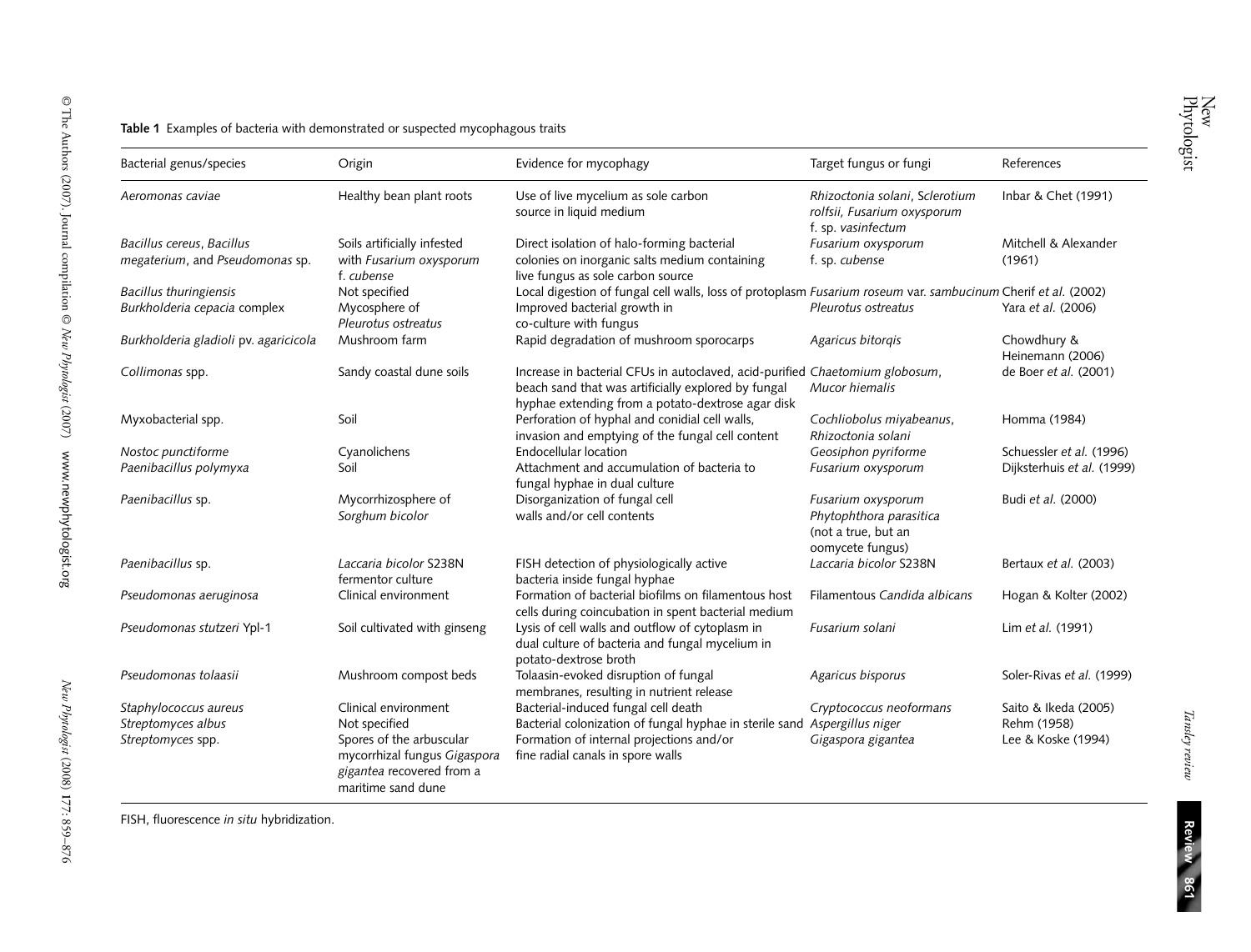**862 Review**



**Fig. 1** Schematic representation of the three bacterial strategies to derive nutrition from fungi: extracellular necrotrophy, extracellular biotrophy and endocellular biotrophy. The actions/reactions ('interactivities') that are thought to play an important role in one or more of these strategies are indicated. A more detailed description of each of these interactivities is given in Section II. Parts 1–3.

cells. Fungal cells have a finite lifespan, and much of the fungal biomass available as a growth substrate for bacteria in natural environments may arise because of endogenous cell death mechanisms and abiotic stress rather than interactions with soil organisms. We define necrotrophic mycophagy as being restricted to examples in which bacteria actively kill fungal cells and subsequently assimilate fungal metabolites.

Bacterial lysis of fungal hyphae has been observed in a wide range of taxonomically distinct bacteria, including actinomycetes, β-proteobacteria, bacilli and myxobacteria (de Boer *et al*., 2005). Much of the published literature on fungicidal factors produced by bacteria has been generated in the context of mushroom pathogenesis, biocontrol of fungal pathogens, and screens for fungicidal compounds of medicinal value. Very few studies have explicitly examined whether the use of these factors confers direct benefits in terms of facilitating bacterial assimilation of fungal metabolites. The clearest examples of links between fungal cell death and bacterial growth can be found in studies of mushroom pathogenic bacteria, which grow solely on nutrients available from mushroom cap tissue (Soler-Rivas *et al*., 1999). Mushroom

pathogenic bacteria cause a wide range of strain-specific symptoms, in terms of the colour of lesions (ranging from yellow to brown or purple) and the degree to which lesions are sunken or pitted, or have a matt or shiny appearance (Wells *et al*., 1996; Soler-Rivas *et al*., 1999; Godfrey *et al*., 2001), which indicates that mushroom pathogenic bacteria use a diverse range of pathogenicity factors that affect the physical manifestation of disease.

Necrotrophic fungal mycoparasites such as *Trichoderma* spp. secrete a wide variety of cell wall degrading exoenzymes, such as chitinases, which play an important role in necrotrophic growth (Viterbo *et al*., 2002; Benitez *et al*., 2004). However, although chitinolysis is a common trait in bacteria that exhibit antifungal activity (Chernin *et al*., 1995; Nielsen *et al*., 1998; de Boer *et al*., 2004, 2005; Hoster *et al*., 2005; Ajit *et al*., 2006; Leveau *et al*., 2006), chitinase activity alone appears to be insufficient to account for bacterial lysis of fungal hyphae (Chernin *et al.*, 1995; Budi *et al.*, 2000; Zhang & Yuen, 2000; Kobayashi *et al.*, 2002). The complexity of the fungal cell wall makes it a formidable challenge as a primary target for bacterial attack, as bacteria would need to rapidly produce a wide variety of exoenzymes to degrade cell wall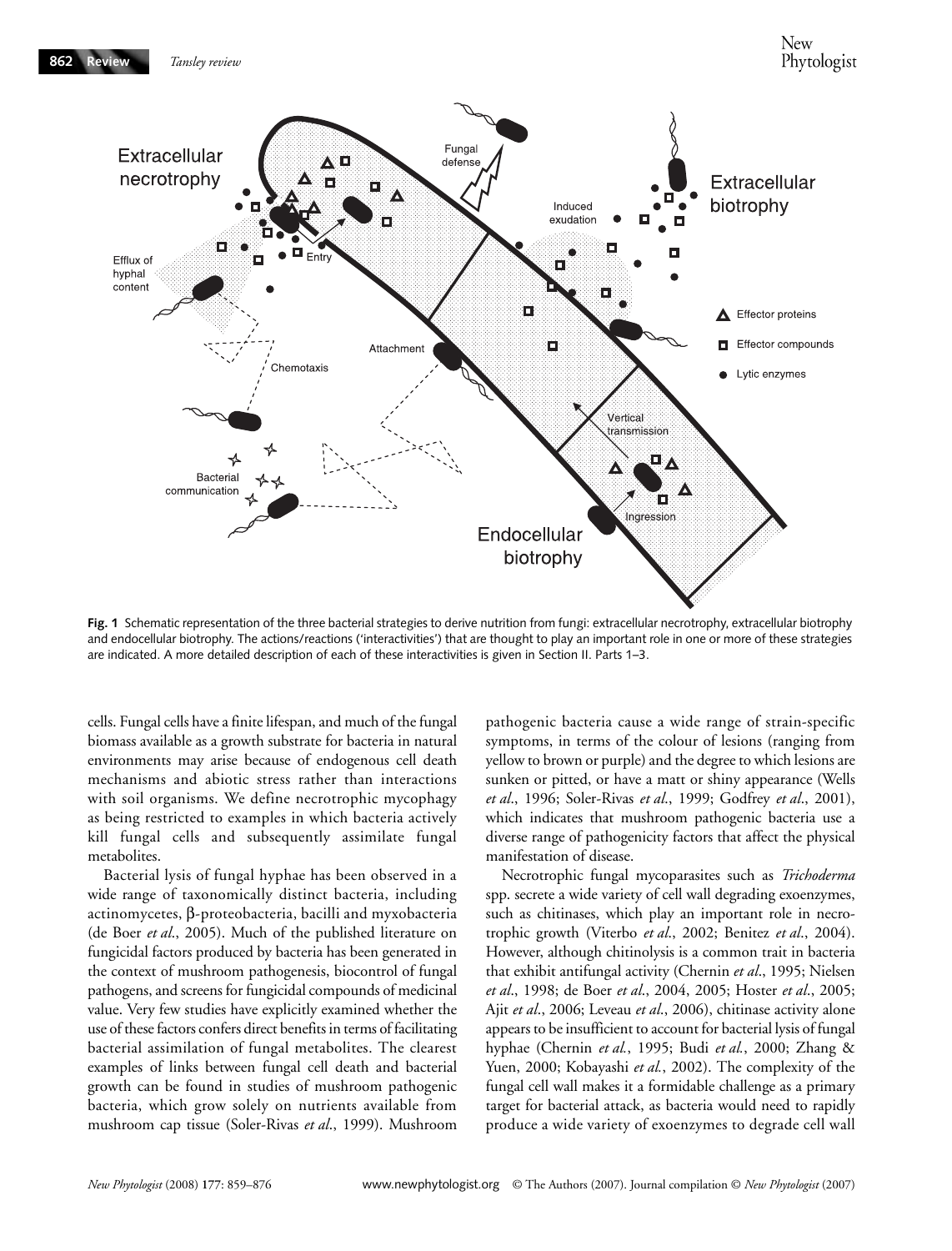*Tansley review*

**Table 2** Putative bacterial mycophagy determinants

| Putative determinant                              | Predicted targets and functions                                                                               | Type of interaction                   |  |
|---------------------------------------------------|---------------------------------------------------------------------------------------------------------------|---------------------------------------|--|
| Flagella, type IV pili,                           | Motility and chemotaxis                                                                                       | Necrotrophy, extracellular biotrophy  |  |
| chemotaxis mechanisms                             | towards fungal exudates                                                                                       |                                       |  |
| Pili, fimbriae, adhesins<br><b>Biosurfactants</b> | Adhesion to fungal surfaces                                                                                   | Necrotrophy, extracellular biotrophy  |  |
|                                                   | Reduce surface tension and hydrophobicity, promote<br>colonization of fungal surfaces, promote membrane lysis | Necrotrophy, extracellular biotrophy  |  |
| Transport and assimilation<br>of fungal exudates  | Nutrition                                                                                                     | Necrotrophy, extracellular biotrophy  |  |
| pH tolerance                                      | Tolerance to acidic fungal exudates                                                                           | Necrotrophy, extracellular biotrophy  |  |
| Antibiotic resistance                             | Resistance to antibacterial<br>compounds produced by fungi                                                    | Necrotrophy, extracellular biotrophy  |  |
| Extracellular polysaccharides                     | Stress tolerance, adhesion, colonization                                                                      | Necrotrophy, extracellular biotrophy  |  |
|                                                   | of fungal surfaces, carbon storage                                                                            |                                       |  |
| Cell wall degrading enzymes                       | Degradation of fungal cell walls, nutrition, lysis of                                                         | Necrotrophy, endocellular biotrophy   |  |
| (e.g. chitinase, glucanase,                       | fungal cells, penetration into fungal cells, movement                                                         |                                       |  |
| protease)                                         | between fungal cells, promote germination of fungal spores                                                    |                                       |  |
| Pore-forming toxins                               | Disrupt membrane transport, promote nutrient release,                                                         | Necrotrophy                           |  |
| (e.g. tolaasin)                                   | lysis of fungal cells                                                                                         |                                       |  |
| Lipase                                            | Lysis of fungal cells, nutrition, degradation<br>of lipid signalling molecules                                | Necrotrophy, extracellular biotrophy  |  |
| Enzyme-inhibiting toxins                          | Inhibit fungal respiration and metabolism, kill fungal cells,                                                 | Necrotrophy, extracellular biotrophy  |  |
| (e.g. cyanide)                                    | modulate metabolic activity                                                                                   |                                       |  |
| Transport-inhibiting toxins                       | Inhibit or modulate membrane transport, kill fungal cells,<br>promote nutrient release                        | Necrotrophy, extracellular biotrophy  |  |
| Intracellular protein delivery                    | Modulate fungal signal transduction and development,                                                          | Necrotrophy, extracellular biotrophy, |  |
| (e.g. T3SS, T4SS)                                 | modulate fungal metabolism, promote or inhibit apoptosis                                                      | endocellular biotrophy                |  |
| Apoptosis elicitors                               | Promote apoptosis, e.g. by mimicking fungal apoptosis signals                                                 | Necrotrophy                           |  |
| Degrade/mimic fungal<br>quorum-sensing signals    | Modulate fungal signal transduction and development                                                           | Necrotrophy, extracellular biotrophy  |  |
| Indoleacetic acid (IAA)                           | Modulate fungal signal transduction and development                                                           | Necrotrophy, extracellular biotrophy  |  |
| Nitrogen fixation                                 | Provide fixed nitrogen to fungal host,                                                                        | Extracellular biotrophy, endocellular |  |
|                                                   | promote growth of fungal host                                                                                 | biotrophy                             |  |
| Photosynthesis                                    | Provide fixed carbon to fungal host, promote                                                                  | Extracellular biotrophy, endocellular |  |
|                                                   | growth of fungal host                                                                                         | biotrophy                             |  |
| Vitamin synthesis                                 | Provide essential vitamins for fungal host, promote                                                           | Extracellular biotrophy, endocellular |  |
|                                                   | growth of fungal host                                                                                         | biotrophy                             |  |
| Degrade antibiotics and                           | Increase drug resistance of fungal host, promote growth                                                       | Endocellular biotrophy                |  |
| xenobiotics                                       | and survival of fungal host                                                                                   |                                       |  |
| Transport and assimilation of                     | Nutrition                                                                                                     | Endocellular biotrophy                |  |
| cytoplasmic or vacuolar nutrients                 |                                                                                                               |                                       |  |
|                                                   |                                                                                                               |                                       |  |

components to the level needed to compromise structural integrity (de Boer *et al*., 2005). For example, the cell wall of *Saccharomyces cerevisiae* contains 85% polysaccharides (mainly ß-1,3-glucan, ß-1,6-glucan, chitin and chitosan) and 15% proteins (mainly mannoproteins; Lesage & Bussey, 2006). Other chemicals commonly found in fungal cell walls include ß-1,4-glucan, mannan and dityrosine (Coluccio *et al*., 2004), melanins (Nosanchuk & Casadevall, 2006) and hydrophobins (Linder *et al*., 2005).The majority of molecular genetic studies of antagonistic and pathogenic interactions between bacteria and fungi have identified low molecular weight toxins as the primary causal agents of fungal inhibition and cell death (Soler-Rivas *et al*., 1999; Haas *et al*., 2000; Haas & Defago, 2005). For example, lipodepsipeptide toxins such as tolaasin

appear to be the primary pathogenicity factors in brown blotch disease of mushrooms caused by *Pseudomonas tolaasii* (Rainey *et al*., 1993; Soler-Rivas *et al*., 1999; Lo Cantore *et al*., 2006). However, Wells *et al*. (1996) identified 14 out of 219 strains of *Pseudomonas* from mushroom-casing soil that gave positive results in toxin synthesis assays, but were unable to cause symptoms when inoculated onto mushroom caps. This could indicate that toxin synthesis alone is insufficient for disease, or that variation between toxins has a significant effect on the outcome of interactions.

Tolaasin mediates membrane disruption via two routes: pore-formation or biosurfactant activity. Biosurfactant activity allows the pathogen to increase the 'wettability' of hydrophobic host surfaces in order to promote bacterial colonisation. Tolaasin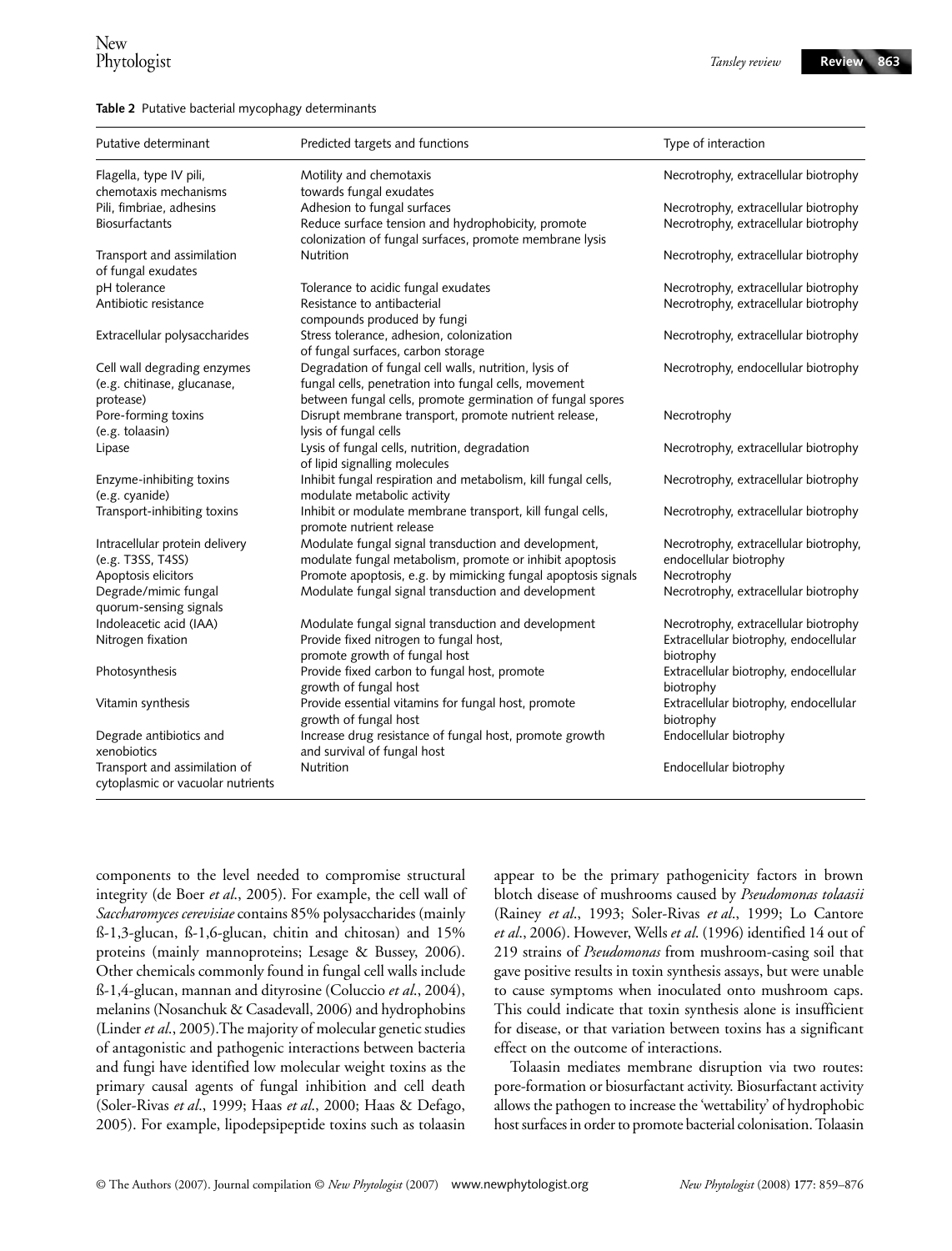does this by the formation of an amphipathic left-handed α-helix in a hydrophobic environment (Jourdan *et al*., 2003). Pseudomonads are known to produce a wide variety of biosurfactant compounds, including rhamnolipids, peptolipids and other lipodepsipeptides such as the syringopeptins. Toxins such as syringomycin or tolaasin are lethal to fungal cells at concentrations ranging from 0.8 to 200 µm (Sorensen *et al*., 1996).

Toxin- and enzyme-secreting necrotrophs may use toxins as the primary mechanism for inhibiting and killing fungal cells and subsequently use chitinases, lipases, glucanases and proteases to saprotrophically degrade and assimilate fungal polymers. Nevertheless, several studies have shown that cell wall degrading exoenzymes can also act synergistically with bacterial toxins to enhance antifungal activity (Lorito *et al*., 1994; Fogliano *et al*., 2002; Woo *et al*., 2002; Someya *et al*., 2007). Proteases have been linked to mushroom pathogenesis by *Pseudomonas tolaasii* (Soler-Rivas *et al*., 1999) and lipase activity is a common feature of mushroom pathogenic strains (Wells *et al.*, 1996).

Antagonistic bacterial–fungal interactions are typically assessed *in vitro* in terms of an unoccupied 'inhibition zone' between a bacterial colony and fungal hyphae cocultured on an agar plate. However, microscopic observations of bacteria–fungi interactions in more natural conditions clearly show that at least some antagonistic bacteria actively move towards and colonize the surface of fungal hyphae (Arora *et al*., 1983; Lim & Lockwood, 1988; Grewal & Rainey, 1991; Singh & Arora, 2001; Bolwerk *et al*., 2003; de Weert *et al*., 2004). Detection of fungal-specific compounds may help bacteria find their way to the target. For example, fusaric acid (5-butylpicolinate), a secondary metabolite secreted by *Fusarium* strains, appears to be an excellent bacterial chemo-attractant (de Weert *et al*., 2004). Bacteria may use a variety of mechanisms to attach themselves to fungal hyphae, including pili and exopolysaccharide (EPS) (Rainey, 1991; Sen *et al*., 1996; Peng *et al*., 2001). In one study, a *Streptomyces* strain was observed to penetrate and coil around fungal hyphae in a manner analogous to that of fungal parasites such as *Trichoderma* spp. (de Boer *et al*., 2005). Biosurfactants may be important in attachment to fungal mycelia and spores, as they reduce surface tension and facilitate contact between bacteria and fungal cells (Nielsen *et al*., 1999; Braun *et al*., 2001).

Attachment to fungal surfaces plays a key role in the killing of *Cryptococcus neoformans* by *Staphylococcus aureus* (Ikeda *et al*., 2007). Terminal deoxynucleotidyl transferase biotindUTP nick end labeling (TUNEL) assays for DNA fragmentation show that *C. neoformans* undergoes contact-dependent programmed cell death (apoptosis) when cocultured with *S. aureus* (Saito & Ikeda, 2005). Fungi undergo apoptosis in response to a variety of stimuli, including developmental programmes, aging, mating type incompatibility, and toxins (Marek *et al*., 2003; Buttner *et al*., 2006). Bacterial modulation of eukaryotic apoptosis is a well-characterized feature of bacterial interactions with plants and animals, but has not been

extensively studied in the context of bacteria–fungi interactions, although some examples are known from fungi–fungi interactions. *Penicillium chrysogenum* produces a small, basic, cysteine-rich protein that is actively internalized by other fungi and induces programmed cell death (Leiter *et al*., 2005). Any necrotrophic bacterium that acquires the ability to induce apoptosis also acquires the ability to rapidly and efficiently kill fungal cells, and it seems likely that more examples of bacteriainduced apoptosis in fungi will be discovered.

#### 2. Extracellular biotrophic interactions

Bacteria do not need to kill fungal cells in order to obtain nutrients from fungi; neither is the presence of bacteria on fungal surfaces necessarily deleterious. Actively growing hyphae exude a complex mixture of low molecular weight metabolites that include organic acids such as oxalic, citric and acetic acid, peptides, amino acids, sugars and sugar alcohols (Griffiths *et al*., 1994; de Boer *et al*., 2005; Medeiros *et al*., 2006). Some of these are secreted as waste products, whereas others are secreted as antimicrobial compounds or mobilizing compounds for phosphate and other minerals. Fungi also secrete a wide variety of iron-chelating siderophores, which may be degraded or assimilated by bacteria (Winkelmann, 2007). Numerous studies have shown that the bacterial communities associated with fungal hyphae, fungal spores, or with the mycorrhizosphere of mycorrhizal plants display fungi-specific differences in composition (de Boer *et al*., 2005; Frey-Klett & Garbaye, 2005; Roesti *et al*., 2005). This suggests that extracellular bacteria are under selection to develop fungi-specific traits that confer a competitive advantage during colonization of fungal surfaces. Such traits could be 'passive' traits, such as the ability to use nutrients that are specific to, or particularly abundant in fungal exudates, or the ability to tolerate antibacterial metabolites. Alternatively, they could be 'active' traits, such as the ability to alter fungal membrane permeability to increase or modify nutrient efflux (de Boer *et al*., 2005). Chemotaxis, attachment and tolerance to fungal antimicrobial chemicals are all likely to be important traits for extracellular biotrophs.

Bacteria that grow on and tolerate fungal exudates without entering into a direct interaction with fungal cells can be defined as saprotrophs. As per our definition, a mycophagous extracellular biotroph can be defined as a bacterium that actively interacts with living fungal cells to promote bacterial growth, without lysing or killing host cells. Extracellular biotrophic interactions can be beneficial or detrimental to the fungal host.

One example of a beneficial extracellular association between fungi and bacteria can be seen in the form of lichens. Although many lichens are formed as a result of associations between fungi (mycobiont) and algae (photobiont), some lichens, known as cyanolichens, involve bipartite symbioses between fungi and cyanobacteria, or tripartite symbioses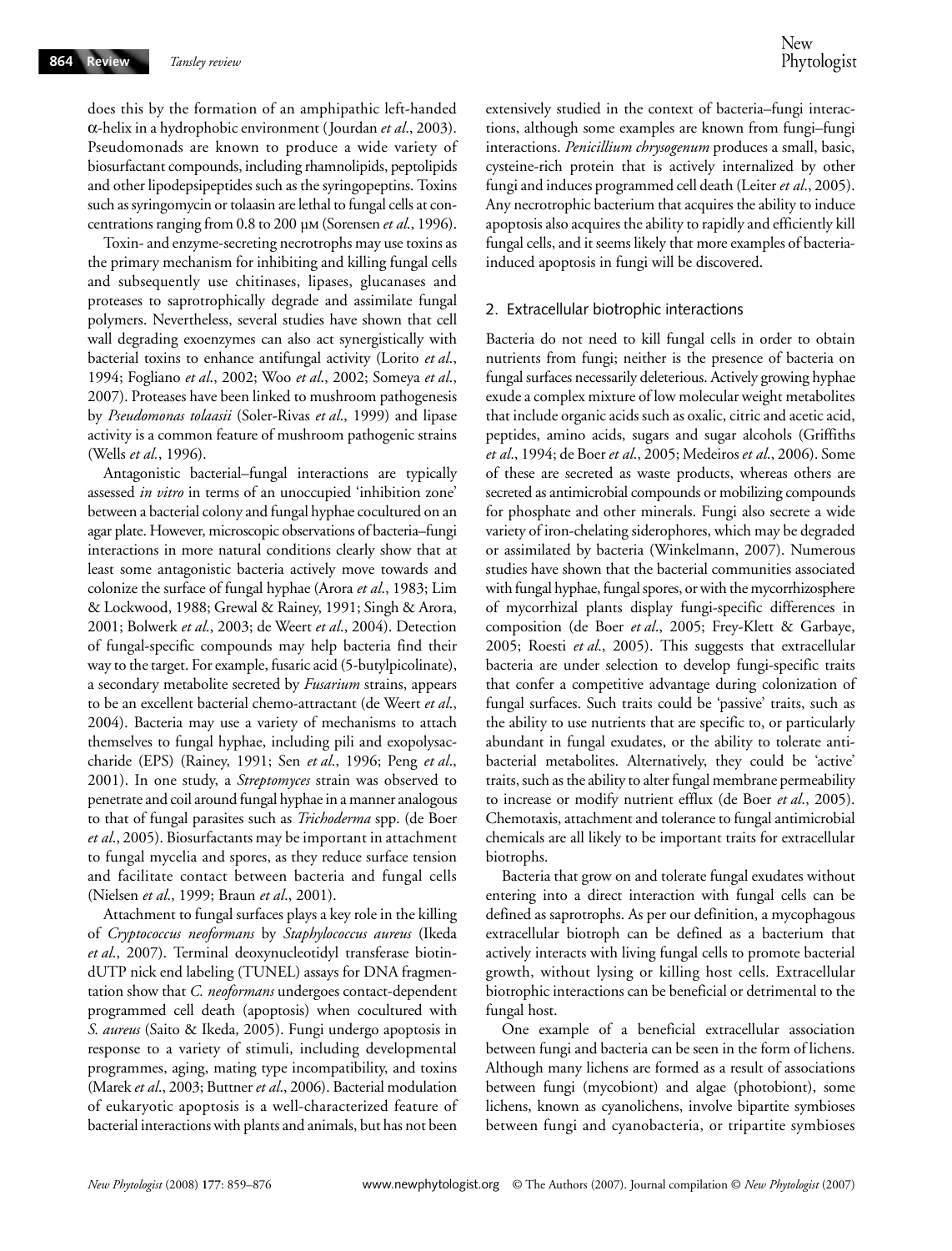between fungi, algae and cyanobacteria (Honegger, 2001; Richardson & Cameron, 2004; Kneip *et al*., 2007). Many cyanolichens are restricted to, or are most common in, old growth and mature forests. The nutritional benefits provided to the fungal partner by association with photosynthetic and nitrogen-fixing cyanobacteria are clear, although the benefits to the photobiont are less well understood. In tripartite symbioses, cyanobacteria are concentrated in special areas called cephalodias, in which the mycobiont actively envelops the bacteria and incorporates them into the thallus where they are protected from high oxygen concentrations and where they can fix nitrogen efficiently (Honegger, 2001). Cyanolichens may provide a special example of mycophagy, in which the symbiont is primarily dependent on its fungal partner for essential minerals, such as phosphate and iron, rather than carbon and nitrogen (Kneip *et al*., 2007), although it seems likely that cyanobacteria do take up organic nutrients from fungal partners, particularly at night (Rai *et al*., 1981).

Biotrophic modulation of fungal physiology by extracellular bacteria is likely to take three main forms: modulation of fungal development; modulation of membrane permeability and nutrient efflux; modulation of fungal metabolism. There is a growing body of evidence to show that bacteria can and do modify fungal differentiation and development in a wide variety of ways. Bacteria-induced alterations to fungal development and differentiation include inhibition or promotion of germination, and alterations to foraging behaviour, hyphal branching, growth, survival, reproduction, exudate composition and production of antibacterial metabolites, each of which could benefit extracellular bacteria (de Boer *et al*., 2005). For example, mycorrhizal helper bacteria (MHB) promote mycorrhization of plant roots and induce alterations in the architecture of mycorrhizal fungi (Garbaye, 1994; Frey-Klett & Garbaye, 2005; Aspray *et al*., 2006; Frey-Klett *et al*., 2007), and soil bacteria such as *Pseudomonas putida* have been shown to promote sporocarp formation in *Agaricus bisporus* (Rainey *et al*., 1990). Mycorrhizal helper bacteria have also been shown to induce changes in the transcriptome of mycorrhizal fungi (Schrey *et al*., 2005; Deveau *et al*., 2007). At present, there is no clear evidence to show whether these developmental changes do benefit bacteria, as per our criteria for bacterial mycophagy. However, it seems likely that increased mycorrhization, and associated increases in nutrient availability for plants and fungi may benefit plants, bacteria and fungi in a tri-trophic interaction, while localized accumulation of nutrients in the developing sporocarp, or dispersal in association with fungal spores, could benefit sporocarp-inducing bacteria.

The mechanisms by which bacteria alter fungal development are poorly understood. However, some extracellular molecules secreted by bacteria have been shown to affect fungal development. For example, many plant-associated and rhizosphere bacteria secrete the auxin indole acetic acid (IAA), a molecule that is best known for its role in plant signal transduction (Quint

& Gray, 2006). However, IAA has also been shown to act as a signal molecule in bacteria, mammals and fungi (Leveau & Lindow, 2005; Bianco *et al*., 2006; Liu & Nester, 2006; Yang *et al*., 2007) and to induce adhesion and filamentation of *Saccharomyces cerevisiae* (Prusty *et al*., 2004).

One set of bacterial signals known to be detected by a wide variety of eukaryotes, including algae, nematodes, plants, fungi and mammalian cells, are quorum sensing (QS) signals (Hogan *et al.*, 2004; Wang *et al.*, 2004; Shiner *et al*., 2005; Beale *et al*., 2006; Wheeler *et al*., 2006). Quorum sensing systems involving peptides and low molecular weight molecules such as farnesol, tyrosol, tryptophol and phenylethanol have also been reported to occur in fungi (Alem *et al*., 2006; Blankenship & Mitchell, 2006; Sprague & Winans, 2006; Lee *et al*., 2007). Interestingly, the bacterial QS signals 3-oxo-C12 homoserine lactone and *cis*-11-methyl-2-dodecenoic acid, and the fungal QS signal farnesol all inhibit filamentation in *Candida albicans* (Hogan *et al*., 2004; Wang *et al*., 2004). Bacteria, plants, algae and fungi have also been shown to degrade QS molecules and to produce QS inhibitors that inhibit or modulate signalling through QS mechanisms (Rasmussen *et al*., 2005; Shiner *et al*., 2005; Gonzalez & Keshavan, 2006; Karamanoli & Lindow, 2006). The fungal signal farnesol inhibits production of the *Pseudomonas* quinoline signal (Cugini *et al*., 2007). Quorum sensing molecules and QS inhibitors may therefore play a key role in orchestrating interactions between fungi and bacteria.

#### 3. Endocellular biotrophic interactions

Endocellular biotrophs are entirely dependent on their fungal host for nutrients, at least for the duration of their endocellular existence. Some endocellular biotrophs are vertically transmitted, while facultative endocellular biotrophs possess mechanisms for invading and subverting fungal cells. Many of the known examples of endocellular bacteria isolated from fungi belong to the β-proteobacteria, which also contains pathogens that colonise and survive in the cytoplasm of mammalian and amoebae cells, such as *Burkholderia mallei* and *Burkholderia pseudomallei* (Levy *et al*., 2003). Both pathogenic and nonpathogenic *Burkholderia* spp. can colonize the interior of *Gigaspora decipiens* spores when applied to spore surfaces (Levy *et al*., 2003), but the molecular mechanisms involved in this interaction and in most endocellular bacteria–fungi interactions are unknown. The fungus *Geosiphon pyriformis* forms multinucleated 'bladders' at its hyphal tips, which are colonized by the cyanobacterium *Nostoc punctiforme*. The primary function of these bladders is likely to be photosynthesis, but the symbiont also forms heterocysts, which suggests that it also fixes nitrogen (Schuessler & Kluge, 2001; Kluge, 2002). Experimental results suggest that there is a degree of recognition and host-specificity in the *G. pyriformis-Nostoc* symbiosis, as some strains of *Nostoc* are not incorporated into the fungus, and *Nostoc* has to be in the early primordial (immobile) stage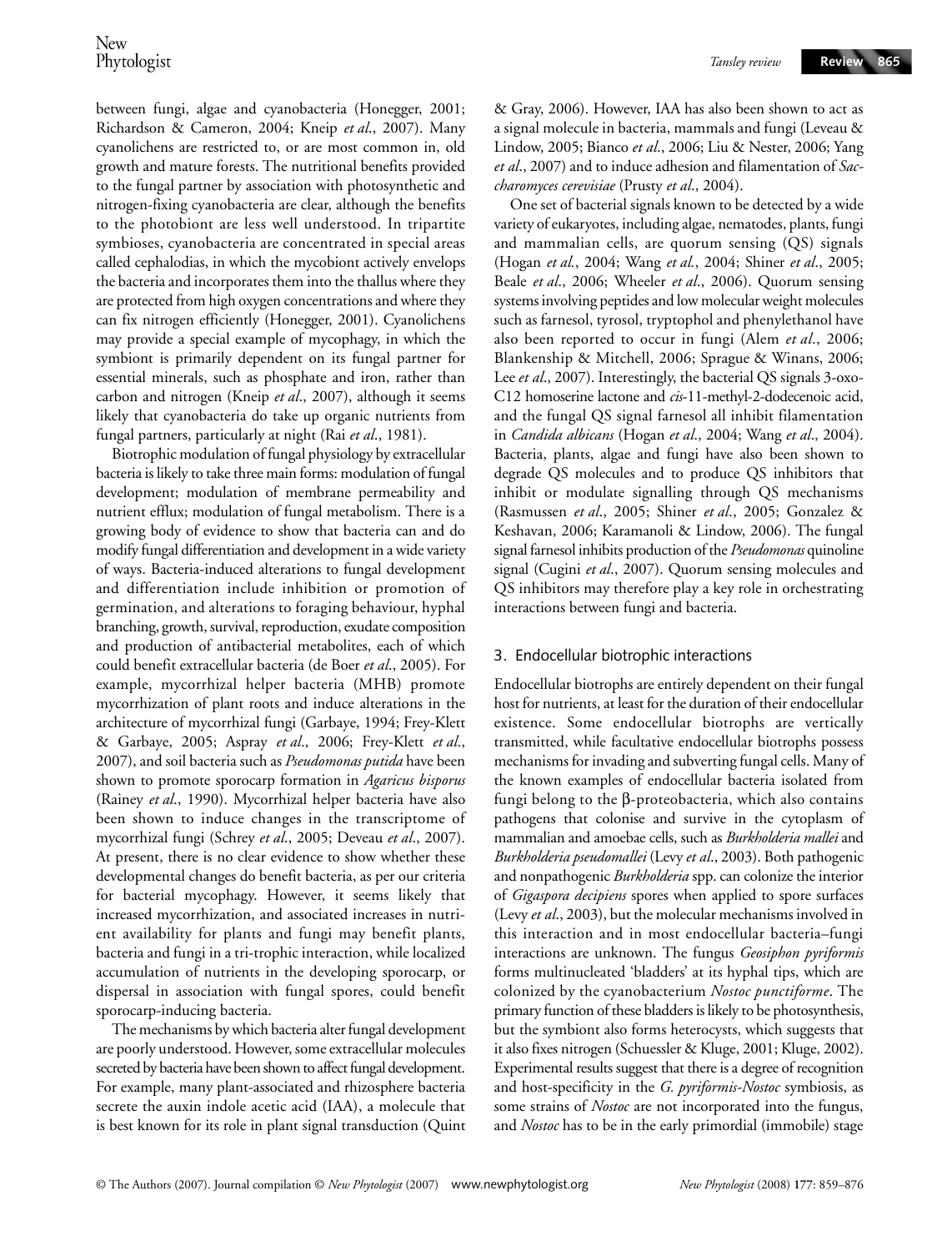for endocytosis of free-living bacteria to occur (Kluge, 2002). *Nostoc* cells in a mature bladder are 10 times larger than freeliving cells and have a higher concentration of photosynthetic pigments. Interestingly, although the association between *G. pyriformis* and *Nostoc* appears to be mutually beneficial, changes in the growth medium, such as an increased level of phosphate, can result in the cyanobacterial symbiont 'overpowering' the fungus and terminating the symbiosis (Kluge *et al*., 2002).

The symbiosis between *G. pyriformis* and *Nostoc* is in some respects a relatively primitive and unstable symbiosis, which involves horizontal acquisition of a free-living bacterium. By contrast, the vertically transmitted obligate endocellular bacterium *Candidatus* Glomeribacter gigasporarum colonizes the spores of *Gigaspora margarita* at densities ranging from 3700 to 26 000 bacteria per spore (Jargeat *et al*., 2004). *Ca*. G. gigasporarum has an estimated genome size of 1.35 Mb, and was originally classified into the genus *Burkholderia*, but has subsequently been assigned to a new taxon, *Glomeribacter* (Bianciotto *et al*., 2003; Jargeat *et al*., 2004). The small genome size suggests that this bacterium, like other obligate pathogens and symbionts, is entirely dependent on fungal cells for many metabolic functions.

An increasing number of studies have shown evidence to support the hypothesis that endocellular bacteria provide important biochemical functions for their fungal hosts in exchange for their exclusive niche (Minerdi *et al*., 2001). Lumini and collaborators (2007) cured a strain of *G. margarita* of its endogenous endocellular bacteria, and found that although the fungus could still colonize plants and complete its lifecycle under laboratory conditions, the cured strain showed altered spore morphology, reduced presymbiotic hyphal growth and reduced branching, which is associated with reduced competitive fitness. A primary function of endocellular bacteria may be to provide nutritional benefits for fungi, for example, by fixing nitrogen or synthesizing essential nutrients, as noted for the cyanobacterial symbioses described earlier (Jargeat *et al*., 2004). Although symbiotic nitrogen fixation has been most widely studied in relation to α-proteobacteria and cyanobacteria, many β-proteobacteria are also able to fix nitrogen, both as free-living bacteria and in symbioses with plants (Moulin *et al*., 2001; Chen *et al*., 2003, 2005; Elliott *et al*., 2007), and it is possible that some endosymbiotic β-proteobacteria also fix nitrogen.

A second symbiotic function of endocellular bacteria could be as a source of antimicrobial molecules that protect fungi against predation and parasites, or promote pathogenesis towards eukaryotic hosts. For example, the rice seedling blight pathogen *Rhizopus microsporus* contains endocellular bacterial symbionts belonging to the genus *Burkholderia* which can be cultured *in vitro* and which produce the toxins rhizoxin and rhizonin (Partida-Martinez & Hertweck, 2005; Scherlach *et al*., 2006; Partida-Martinez *et al*., 2007a). Bacteria may also protect fungi against antifungal chemicals. Zygomycetes have

become an increasingly problematic source of opportunistic, drug-resistant infections in hospitals in recent years and researchers have speculated that the emergence of these strains coincides with the acquisition of endocellular, drug-resistant bacteria (Chamilos *et al*., 2007).

## 4. Effector proteins – tools to promote necrotrophic and biotrophic mycophagy?

Colonization of animal and plant hosts by extracellular and endocellular bacteria frequently involves the use of protein secretion systems such as the type III and type IV secretion systems (T3SS and T4SS), which can deliver proteins, or in the case of *Agrobacterium*, proteins and DNA, directly into the cytoplasm of host cells (Preston *et al*., 2005; Backert & Meyer, 2006; Cambronne & Roy, 2006; Galan & Wolf-Watz, 2006; Angot *et al*., 2007). T3SS- and T4SS-secreted effectors could have a wide range of roles in bacteria–fungi interactions, based on their functional characterization in animal and plant cells, which include altering fungal development, inducing or suppressing apoptosis, and suppressing antibacterial defence mechanisms (Christie *et al.*, 2005; Guiney, 2005; Suparak *et al*., 2005; Grant *et al*., 2006; Gurlebeck *et al*., 2006; Pilatz *et al*., 2006; Pizarro-Cerda & Cossart, 2006; Schlumberger & Hardt, 2006; Angot *et al*., 2007; He *et al*., 2007; Ninio & Roy, 2007). T3SS-mediated-modulation of cellular processes could play a particularly important role in endocellular colonization by bacteria such as *Burkholderia* spp., which are known to use T3SSs to promote endocellular colonization of animal cells (Ulrich & DeShazer, 2004; Pilatz *et al*., 2006; Ribot & Ulrich, 2006; Stevens *et al*., 2002). However, at present, there is no experimental evidence to show that mutants impaired in T3SS or T4SS are impaired in mycophagy. The only direct evidence of an ecological role for T3SS in bacterial interactions with soil microorganisms comes from studies involving other soil eukaryotes, such as the oomycete pathogen *Pythium ultimum* (Rezzonico *et al*., 2005) and the amoebae *Dictyostelium* (Pukatzki *et al*., 2002). Nevertheless, several lines of indirect evidence support the hypothesis that intracellular protein delivery could be used by mycophagous bacteria. The first line of evidence comes from the observation that nonflagellar T3SS genes and T3SS-secreted effector genes are present in soil and rhizosphere bacteria belonging to the genera *Pseudomonas*, *Burkholderia*, *Ralstonia*, *Chromobacterium* and *Rhizobium*, including strains that are known to interact with fungi (Ferguson *et al*., 2001; Preston *et al*., 2001; Smith-Vaughan *et al*., 2003; Betts *et al*., 2004). In addition, numerous studies have shown that T3SS-secreted effectors used by bacterial pathogens of plants and animals are biologically active when expressed in fungal cells (Valdivia, 2004). For example, the *Shigella* effector IpaH9.8 interrupts pheromone response signalling in yeast by promoting the proteasome-dependent destruction of the MAPKK Ste7 (Rohde *et al*., 2007). Effectors secreted by the plant pathogen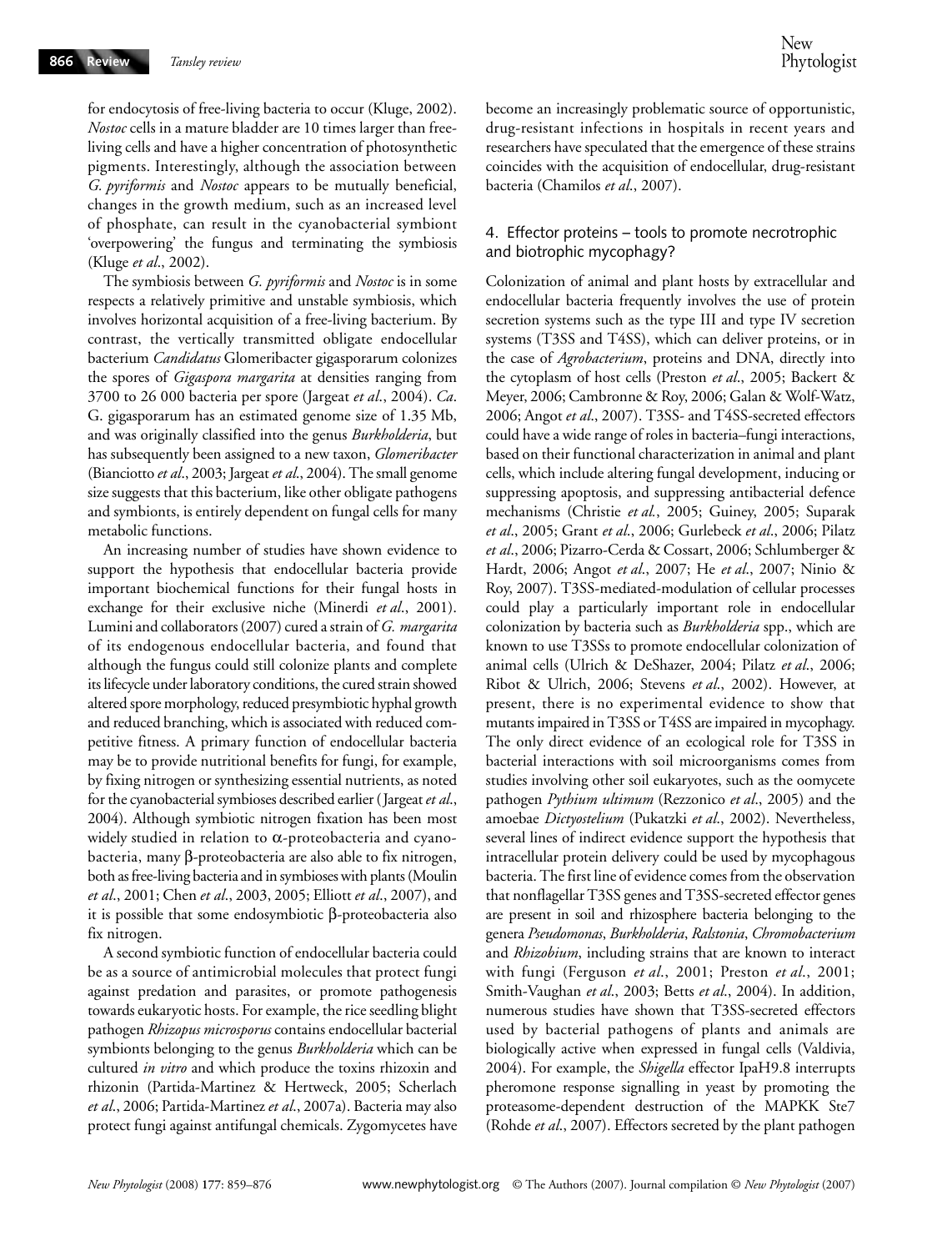

**Fig. 2** (a) Accumulation of bacterial biomass at the interface between *Collimonas* bacteria (inoculated in the centre of the plate between the two black lines) in confrontation on water agar with the fungus *Fusarium culmorum* (growing from the agar plug on the top half of the plate). (b) *Pseudomonas* sp. NZ104 (inoculated top-left) is seen growing towards and encircling the fungus *Magnaporthe grisea* (centre of the plate).

*Pseudomonas syringae* can suppress apoptosis in yeast cells (Jamir *et al*., 2004), and the YopE effector protein of *Yersinia* severely inhibits the growth of *Saccharomyces cerevisiae* when expressed in yeast cells from an inducible promoter (Lesser & Miller, 2001). Intriguingly, Ferguson and collaborators (2001) reported that genes encoding the YopE-related effector ExoS of *P. aeruginosa* were more common in soil isolates than in clinical isolates. *Pseudomonas aeruginosa* also secretes a phospholipase, ExoU, which rapidly kills yeast cells when expressed as a transgene (Rabin & Hauser, 2003; Sato *et al*., 2006; Sitkiewicz *et al*., 2007). Yeast has also been used as a host to study the cellular localization of T3SS effectors (Sisko *et al*., 2006).

Numerous studies have shown that the *Agrobacterium* T4SS can be used to deliver proteins and DNA into fungal cells, and *Agrobacterium* has been widely used as a tool for fungal transformation (Bundock *et al*., 1995; de Groot *et al*., 1998; Schrammeijer *et al*., 2003; Blaise *et al*., 2007). This clearly demonstrates that T4SS could be used by bacteria for protein delivery, and even fungal transformation in natural environments. T4SS-secreted effectors have primarily been studied in the context of bacterial interactions with protozoan and mammalian cells, where they perform functions analogous to the T3SS-secreted effectors discussed above (Christie *et al*., 2005; Ninio & Roy, 2007). However, as with T3SS effectors, the targets and biological activities of numerous T4SS-secreted effectors have also been shown to be functionally conserved in yeast, indicating that T4SS effector proteins could perform similar functions in bacterial interactions with fungi (Campodonico *et al*., 2005; Ninio & Roy, 2007; Schrammeijer *et al*., 2003; Garcia-Rodriguez *et al*., 2006).

## **III. Practical definitions of bacterial mycophagy**

While it is quite easy to define bacterial mycophagy as the ability of bacteria to feed on living fungi, it is by no means a trivial task to establish through experimentation whether a bacterial species or isolate is mycophagous or not. Direct observation of fungivorous behaviour, as has been done for animals (Lee & Widden, 1996; Hanya, 2004) is not practical or even possible for bacteria. Their small size requires the use of high-magnification microscopes, and bacteria typically lack an easily recognizable or measurable reaction to the presence of fungal food. Other techniques that work for animals, for example analysis of stomach or scat content for indirect evidence of mycophagy (Currah *et al*., 2000; Frank *et al*., 2006), obviously do not apply. What follows is a list of established or suggested approaches that can be used individually or in combination to provide proof of mycophagous behaviour, and to identify genes and/or proteins that contribute to this behaviour. The list is by no means exhaustive, but serves to provide the phenomenon of bacterial mycophagy with a first set of more practical definitions.

**Demonstrate an increase in bacterial biomass or numbers in the presence of fungus as the only source of nutrients** This approach of offering live fungi to bacteria has been used successfully (Mitchell & Alexander, 1961; Inbar & Chet, 1991), although great care should be taken to avoid false-positive interpretation (de Boer *et al*., 2005). The mycophagous nature of *Collimonas* species was assessed by introducing collimonads as a suspension into autoclaved, acid-purified beach sand. Bacteria were left to starve for 1 wk, after which fungal hyphae of *Mucor hiemalis* or *Chaetomium globosum* were allowed to infiltrate into the soil matrix from potato-dextrose agar. Numbers of *Collimonas* bacteria in the sand were estimated by plate counting and shown to be higher in sand inoculated with fungi than in uninoculated sand. This assay can be adapted to work on water agar plates, containing no substrate for the bacteria other than fungal inoculum on the same plate (Fig. 2), although controls lacking fungal inoculum should be included to avoid false-positive bacterial growth on components in the agar preparation. As an alternative means of quantifying cell numbers, real-time polymerase chain reaction (PCR) can also be used (Höppener-Ogawa *et al*., 2007). Evidence for an active role of bacteria in obtaining nutrients must be deduced from control assays (e.g. by using mycophagous mutants of the same strain or other nonmycophagous strains; de Boer *et al*., 2001). An important consideration is that the conversion of fungal to bacterial biomass does not need to result in a proportional increase in bacteria numbers. Given the low carbon-to-nitrogen ratio of bacteria compared with fungi, a fungal meal to a bacterium is in essence nitrogen-limited, which leads us to predict that bacterial fungivores might have adapted to be efficient at storing excess carbon. The strategy of using EPS for nutrient storage has been reported for other bacteria (Laue *et al*., 2006). Experimental evidence for this prediction in bacterial fungivores is currently lacking, although it has been noted (Fig. 2) that bacteria of the genus *Collimonas* and *Pseudomonas* become slimy during growth on *Fusarium culmorum* and *Magnaporthe grisea*, respectively, perhaps suggesting the incorporation of excess carbon into the bacterial EPS layer.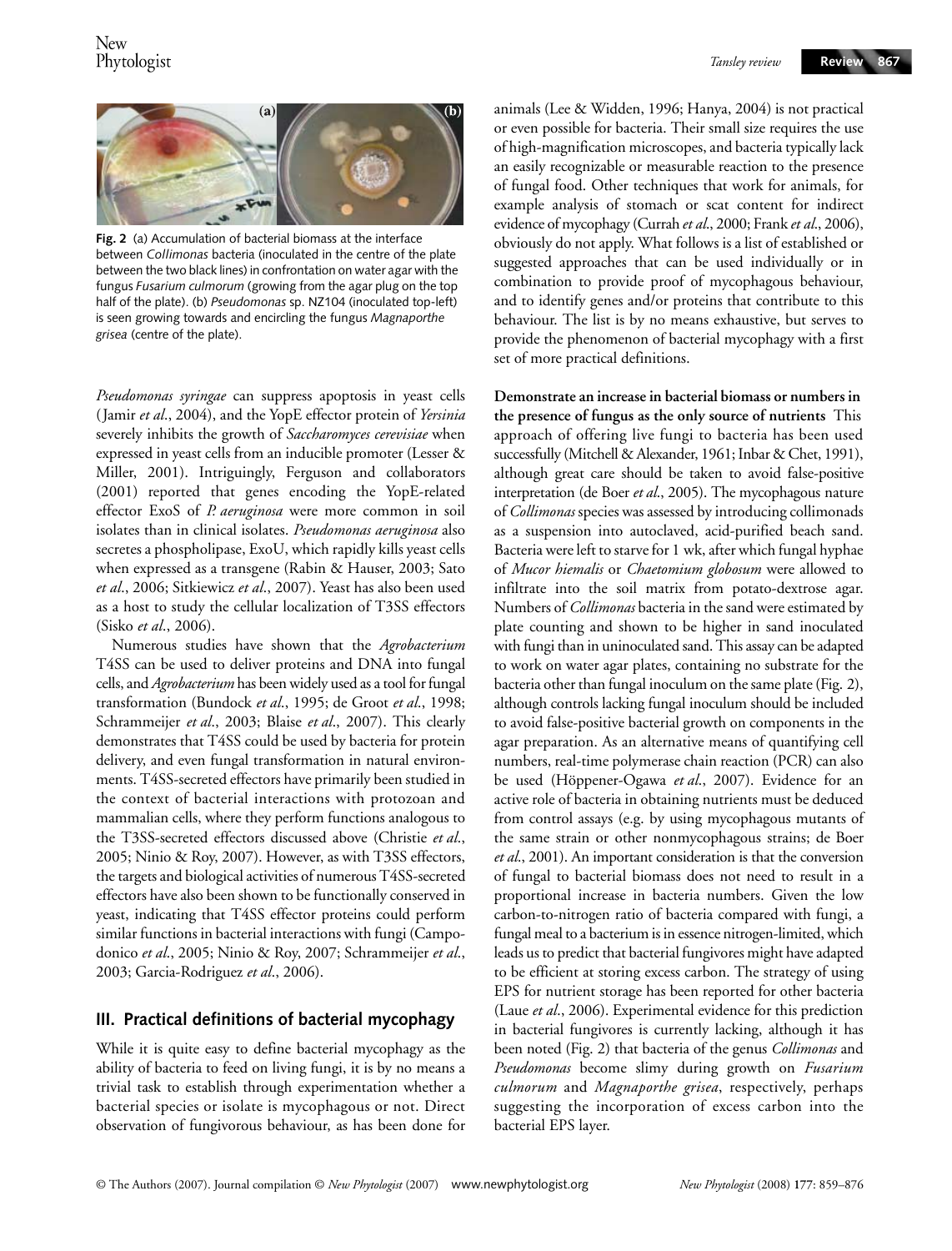**Demonstrate a nutrient flux from fungus to bacterium** Several approaches are available for this, mostly based on stable or radioactive isotopes. One example involving the fungal mycoparasite *Eudarluca caricis* is based on measurements of naturally occurring isotope abundances. Comparison of 15N in this fungus, its rust fungus host (*Melamspora medusae*), and the plant host of *M. medusae* (*Populus trichocarpa*) revealed an increasing 15N/14N ratio (Nischwitz *et al*., 2005), confirming that *E. caricis* feeds on *M. medusae* and not on nutrients obtained directly from the plant. Another approach involves the experimental labeling of fungi with a stable isotope and subsequent detection of label in the fungivore (Ruess *et al*., 2005). Although these types of methodology have not yet been applied to bacterial fungivores, proofs of principle for an isotopic approach towards bacterial mycophagy are plentiful. For example, there are several reports on the use of, for example, 13C-labeled carbon sources to demonstrate their specific utilization by bacterial species or whole communities (Singleton *et al*., 2007), and 13C-labeled *Escherichia coli* were used to identify bacteriovores in an agricultural soil (Lueders *et al*., 2006). Incorporation of stable isotopes in bacteria can be detected by various methods, including Raman spectroscopy (Huang *et al*., 2007) and analysis of biomolecules such as phospholipids or nucleic acids (Boschker & Middelburg, 2002).

**Demonstrate the existence and activity of bacteria living and multiplying inside fungal hyphae** Endocellular bacteria have been detected and quantified by staining with fluorescent dyes or by the use of fluorescent *in situ* hybridization (Bianciotto & Bonfante, 2002; Bianciotto *et al*., 2004). The most convincing evidence for the ability of these bacteria to multiply inside their host is the microscopic observation of dividing bacterial cells inside fungal hyphae, spores and other structures (Bianciotto *et al*., 2004). Indirect proof comes from viability stains for bacterial cells (Bertaux *et al*., 2003), and from the use of reverse-transcription PCR on RNA isolated from fungal tissue to reveal active bacterial gene expression (Bianciotto & Bonfante, 2002).

**Demonstrate the ability of bacteria to destabilize the fungal cell wall** Bacteria that adopt a necrotrophic approach to mycophagy rely at some point on their ability to weaken the fungal cell wall and/or membrane. There are several methods available that allow for the observation or quantification of cell wall integrity. Electron microscopy can reveal cell wall distortions and even holes after attack by bacterial (Budi *et al*., 2000) and fungal (Siwek *et al*., 1997; Picard *et al*., 2000) antagonists. A recently developed assay to assess cell wall integrity is based on a *gfp* bioreporter strain of *Aspergillus niger* (Hagen *et al*., 2007) and was used to confirm the induction of cell wall stress by the antifungal protein AFP from *Aspergillus giganteus*, which specifically inhibits chitin synthesis in sensitive fungi. Indirect assays for the disruption of cell wall and membrane are based on the detection of cytoplasmic content leaked from damaged fungi, for example detection of an easily measurable fungi-specific enzyme activity (Jewell *et al*., 2002).

**Identify mutants that exhibit reduced or abolished mycophagy** There are several ways to exploit bacterial mutants to discover the mechanism(s) underlying mycophagy, and to confirm that mycophagy is an active process. One is based on random transposon mutagenesis and screening of the resulting library for mutants with an altered mycophagous phenotype. The relative success of this screening depends, among other things, on the compatibility of the screening assay with a high-throughput format. No truly high-throughput assays for bacterial mycophagy exist, which hampers current efforts to identify genes involved in this phenotype. Alternatively, one can hypothesize which bacterial properties are likely to contribute towards mycophagy and then screen for mutants affected in those properties. Such mutants may subsequently be tested in a mycophagy assay, to assess the effect of the gene disruption. For fungal mycoparasites, similar approaches have confirmed the involvement of chitinase activity (Woo *et al*., 1999; Brunner et al., 2003), *N*-acetyl-beta-D-glucosaminidase activity (Brunner *et al*., 2003) or the hyperosmotic stress response (Delgado-Jarana *et al*., 2006). In a bacterial example, several transposon mutants of *Collimonas* were isolated which lacked chitinolytic activity on chitin agar plates (Leveau *et al*., 2006), but none were shown to be significantly affected in mycophagy. Notably, mutants need not always have a reduced mycophagous phenotype: it was shown for *Trichoderma virens* that a knockout in the *tvk1* locus increased the expression level of mycoparasitism-related genes (Mendoza-Mendoza *et al*., 2003). A potentially very interesting but yet unexplored role in mutant-based approaches is reserved for mutants that are unable to synthesize essential compounds such as amino acids or nucleic acids: these should not be affected in mycophagy as long as the essential compound is provided in their fungal diet. Thus, systematic screening of auxotrophic mutants in a mycophagy assay could be used to determine the nutritional value of fungi to bacteria that feed on them. In this context, it is interesting that a *pyrB* mutant of antifungal *Pseudomonas putida* 06909, which is unable to synthesize its own pyrimidine, was not able to grow in the presence of *Phytophthora parasitica* (Lee & Cooksey, 2000), suggesting that this interaction did not provide the bacterium with sufficient amounts of pyrimidine to sustain growth.

**Determine transcriptional profiles of bacteria during mycophagy** Microarrays allow the genome-wide interrogation of gene expression levels of bacteria in interaction with their hosts (Cummings & Relman, 2000). In the study of bacterial mycophagy, they would assist in the discovery of genes involved in but not absolutely required for mycophagy and in the analysis of temporal changes in gene expression during the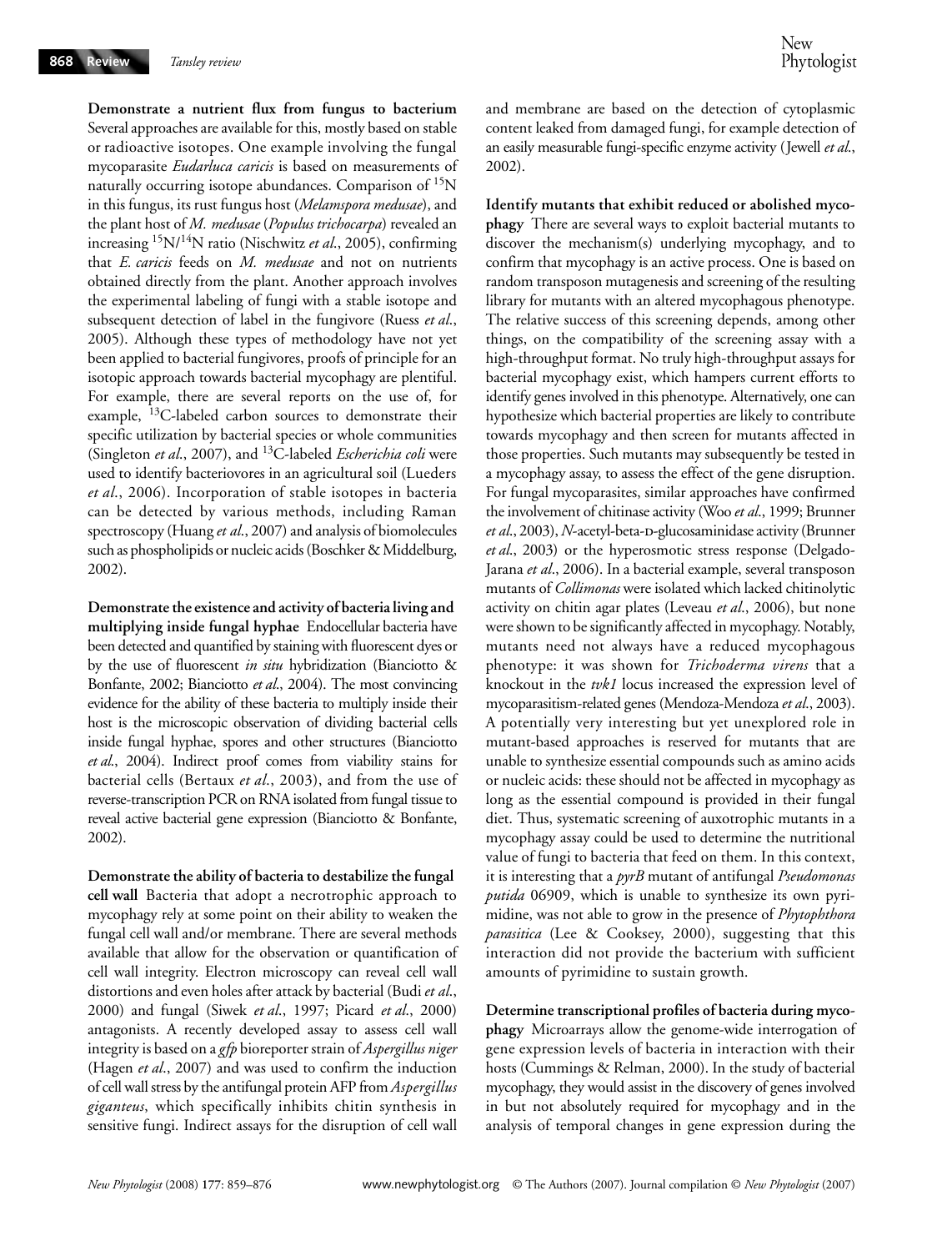different phases of mycophagy. However, a microarray strategy requires a (partial) genome sequence and, until now, very few bacterial species have been chosen for sequencing based specifically on their interactions with fungi. The sequenced strain *Burkholderia xenovorans* LB400 was formerly named *Burkholderia fungorum* LB400 for its relatedness to *Burkholderia* species found associated with fungal hyphae, but was primarily sequenced for its ability to aerobically degrade environmental contaminants. Ongoing genome projects include those for the mycophagous bacterium *Collimonas fungivorans* (de Boer *et al*., 2004) and the mycorrhizal helper bacterium *Pseudomonas fluorescens* BBc6 (Deveau *et al*., 2007). There is a clear need for additional genome sequences from suspected or confirmed bacterial fungivores, not in the least to be able to fully exploit the strength of comparative genomics for the discovery of mycophagy-related genes, for understanding the distribution and diversity of such genes among different bacteria, and for appreciating the evolutionary forces that shaped mycophagy in these different genomes. A list of candidates for genome sequencing also should include bacterial endosymbionts of fungi: the inability of some to be cultured has not proven to be a major obstacle for isolation and analysis of their genomic DNA (Jargeat *et al*., 2004).

**Demonstrate the ability of bacteria to modulate fungal physiology** This can be achieved by different means, one of which would be the identification of changes in gene expression in fungi that are being fed upon. The feasibility of such an approach is confirmed by similar studies on bacterial–fungal interactions. For example, a suppressive subtractive hybridization approach was used to identify changes in gene expression of fly agaric (*Agaricus muscaria*) in response to the presence of a *Streptomyces* species (Schrey *et al*., 2005). Other studies have revealed the effect of *Streptomyces* (Becker *et al*., 1999) or *Pseudomonas* (Deveau *et al*., 2007) on expression profiles of ectomycorrhizal fungi. A list of the first 50 microarray studies in filamentous fungi (Breakspear & Momany, 2007) does not include data on mycoparasitized fungi, but does contain the names of several fungal species that in other studies have been shown to be susceptible to mycophagy or antifungal activity. The availability of fungal microarrays and microarray data can be exploited to deduce what mechanisms underlie a mycophagous assault by bacteria (e.g. based on comparison with microarray data obtained from the same fungus under controlled conditions of various stresses). Obviously, changes in mycophagy-induced fungal physiology may not only be interpreted from transcriptional profiling, but can also be measured and quantified from the analysis of the proteome, metabolome, or secretome (e.g. as changes in enzyme activity), protein profiles and exudation patterns.

**Utilize bioreporter technology for spatial and temporal analysis of bacterial mycophagy** Bacterial bioreporters are useful tools in microbial ecology (Leveau & Lindow, 2002).

Fluorescent reporter proteins such as green fluorescent protein (GFP) have revolutionized the *in situ* observation of bacterial– fungal interactions (Toljander *et al*., 2006; Kamilova *et al*., 2007; Partida-Martinez *et al*., 2007b), by facilitating the quantification of bacterial cells and assessment of their location relative to their host. Fluorescent proteins can also be used to label fungi and fungal proteins, often in contrasting colours (Nahalkova & Fatehi, 2003). Another type of bioreporter is one that carries a reporter gene fused to a promoter with known responsiveness to a specific condition (e.g. the availability of a particular carbon source or the growth status of the bacterium). Such reporters can be used to probe the physical, chemical and biological microenvironment in which bacterial–fungal interactions take place. They have been used with great success to map nutrient availability to bacteria in the rhizosphere and phyllosphere (Leveau & Lindow, 2002), and should do equally well in describing the mycosphere during the different phases of bacterial mycophagy. A third kind of bioreporter addresses the need to know whether a gene of interest is expressed, or not, during the process of mycophagy. This is achieved by cloning the gene's promoter element upstream of a promoterless reporter gene and interpreting the expression of reporter protein as a measure for gene activity. A related type of application is aimed at identifying those genes that are specifically induced during the interaction of bacteria with their hosts. This is often referred to as *in vivo* expression technology or IVET (Rediers *et al*., 2005). In a relevant example (Lee & Cooksey, 2000; Ahn *et al.*, 2007), IVET was used to study the colonization of the root-rotting oomycete *Phytophthora parasitica* by *P. putida* 06909. Several *P. putida* promoters were identified, corresponding to genes for diacylglycerol kinase, bacterial ABC transporters, outer membrane porins and proteins with unknown function. The elevated expression of these genes during colonization of *Phytophthora* could be confirmed by *lacZ* reporter gene fusions to the recovered promoter fragments (Lee & Cooksey, 2000). In summary, bioreporter technology has the potential to contribute significantly towards an increased understanding of the processes and mechanisms that underlie bacterial mycophagy.

## **IV. Future directions for the study of bacterial mycophagy**

This review aimed to provide an overview of the current knowledge on the phenomenon of bacterial mycophagy. Briefly, one may conclude that there is ample direct and indirect evidence to acknowledge the existence of bacterial behaviours that, as per our definition, make available nutrients from living fungi and allow their conversion into bacterial biomass. Furthermore, it has become clear that bacteria can engage in mycophagous interactions in a variety of ways, so that the term 'bacterial mycophagy' really represents an amalgam of many different, serially overlapping bacterial activities, all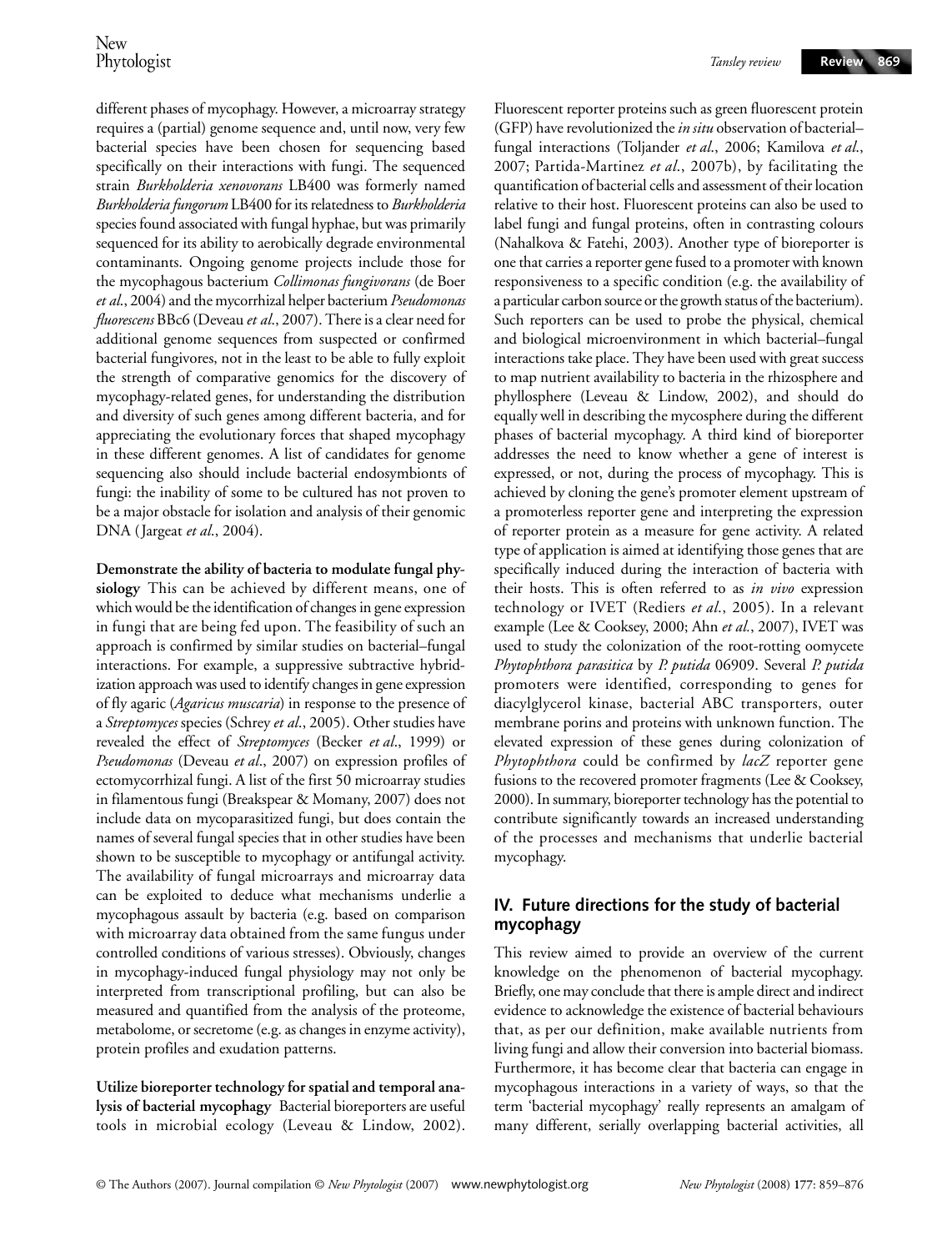converging on the same objective, that is, to derive nutrition from fungi.

We conclude this review by listing some of the priorities and challenges that remain on the path to a fuller appreciation of bacterial mycophagy. These include the need for: development of unambiguous and high-throughput methods to screen environmental isolates or mutants for mycophagous phenotypes; an improved understanding of the possibilities and limitations of exploiting bacterial mycophagy for the control of fungal infections (e.g. in agricultural, medical and preservation applications); additional genomic data on bacteria with a mycophagous lifestyle. Another priority is to obtain a more comprehensive insight into the occurrence of mycophagyrelated phenotypes across the bacterial domain. Obviously, there exists a bias in our knowledge, which is also reflected in this review, towards fungivores in soil and the phytosphere. Relatively little is known about fungal–bacterial interactions in other environments, such as marine and freshwater habitats, or in mixed infections of humans and animals. Applying our practical definitions of mycophagy to these environments might reveal novel fungivorous players and mechanisms.

Another challenge lies in demonstrating the relative impact of bacterial mycophagy on the structure and activity of fungal communities in nature. Graphical representations of food webs in soils and other environments typically lack an arrow pointing from fungi to bacteria, which would represent the trophic interaction that is bacterial mycophagy. It is too early and presumptuous to insist that such an arrow should be drawn without knowing more about the contribution of bacterial mycophagy in relation to all the other arrows pointing to and from fungi and bacteria. In other words, we need to be able to estimate parameters such as the turnover time of living fungus by bacteria and the amount of bacterial biomass derived from living fungal biomass in natural environments. To begin to address these questions, there is a clear need for the establishment of methods that allow the detection and quantification of bacterial mycophagy *in situ*. A promising approach is the use of stable isotope probing (Neufeld *et al*., 2007) to identify in a culture-independent manner, using labelled fungus as bait, bacteria that exhibit mycophagous behaviour *in situ*. This would be analogous to the efforts that have been made to determine which microorganisms prey on bacteria (Lueders *et al*., 2006) or which are the prime benefactors of plant root exudates in the rhizosphere (Leake *et al*., 2006; Lu *et al*., 2007). Such studies could reveal much of the diversity and specificity of bacterial fungivores in a particular environment, especially when used in combination with a metagenomic approach (Friedrich, 2006). By way of prediction, we would expect that bacterial mycophagy plays a more prominent role in fungus-featuring environments that are otherwise characterized by low alternative nutrient availability. Indeed, culturable representatives from the mycophagous genus *Collimonas* have been isolated from nutrient-poor soils such as from the dunes

on the island of Terschelling, the Netherlands (de Boer *et al*., 2001, 2004), and from natural grassland and heathland (Höppener-Ogawa *et al*., 2007) but also forest soils (Aspray *et al*., 2005; Mannisto & Haggblom, 2006).

The potential of bacterial mycophagy as a biocontrol strategy needs to explored more intensively. *Collimonas fungivorans* showed efficient biocontrol towards *Fusarium oxysporum* f. sp. *radicis-lycopersici*, the causative agent of tomato foot and root rot, but it is unclear whether this involved mycophagous behaviour (Kamilova *et al*., 2007). It is worth noting that mycophagous biocontrol agents are in essence positive-feedback biocontrol agents: they inhibit the growth of harmful fungi by feeding on them, thus supporting their own growth, which in turn leads to greater biocontrol activity.

An important challenge will be to reveal the evolutionary processes that gave rise to and shaped the various expressions of bacterial mycophagy. Obviously, bacteria and fungi have coinhabited this planet for a very long time, during which there have been many opportunities for the two to interact in a variety of ways. Any one of these interactions, including bacterial mycophagy, has been subject to the process of natural selection and at least part of this process might be reconstructed through comparative genomics of bacterial fungivores to identify which genes underlie this phenotype and how they ended up and evolved in different bacterial species. It will be an interesting exercise to compare the evolution of mycophagy in bacteria with that of other fungus-feeding organisms. With insects, there are examples of evolutionary transitions from one fungal host to another (Robertson *et al*., 2004), and it has been suggested that mycophagy is a behaviour serving as an evolutionary stepping stone to phytophagy (Lindquist, 1998; Robertson *et al*., 2004) or predation/parasitism on other insects (Whitfield, 1998; Leschen, 2000). Also, as more and deeper insights are becoming available on the mechanisms that underlie bacterial mycophagy, it will be exciting to start hypothesizing on what types of counter-adaptations fungi have evolved (e.g. resisting bacterial attack by the production of antibiotics and changes in cell wall composition and architecture or, conversely, initiating and sustaining symbiotic relations with beneficial endobacteria).

Finally, the notion that mycophagous bacteria might be beneficial to other fungivorous organisms needs closer examination. The foregut of several species of fungivorous marsupials is enlarged and harbours bacterial endosymbionts that ferment or predigest fungal biomass (Claridge & Cork, 1994). Subsistence of the earthworm, *Enchytraeus crypticus*, on the fungus *Aspergillus proliferans* is enhanced by cofeeding with *Streptomyces lividans* pCHIO12 which overproduces an exochitinase that degrades the fungal hyphae (Kristufek *et al*., 1999). While these examples need further investigation to see if they meet our criteria of mycophagous bacteria, they still illustrate a possibly broader impact of the phenomenon of bacterial mycophagy on the biology, ecology and evolution of other organisms.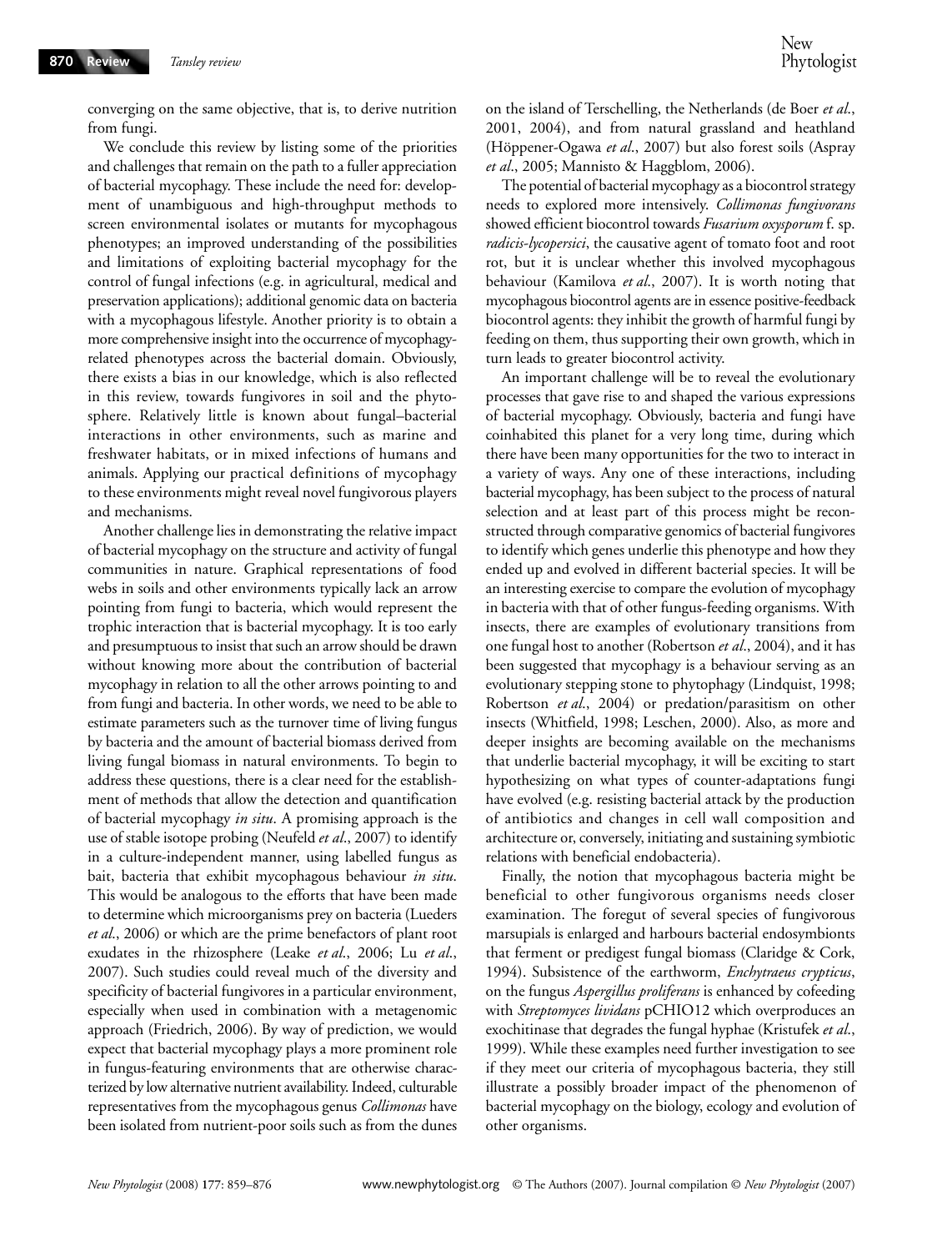In conclusion, the study of bacterial mycophagy has a future that is characterized by many technical and conceptual challenges. Meeting these challenges will place this unique bacterial–host interaction in a broader ecological context, expand our ability to exploit it for control of unwanted fungi and, above all, feed our growing appreciation for the enormous diversity and adaptability of bacteria when it comes to finding ways to acquire food in order to thrive and survive.

### **Acknowledgements**

The authors acknowledge financial support (travel grant PPS 872) from the British Council–Netherlands Organisation for Scientific Research (NWO) Partnership Programme. G.M.P. is a Royal Society University Research Fellow. The authors thank Peter Burlinson, Maria Marco and three anonymous reviewers for valuable comments on the manuscript. This is publication 4196 of the Netherlands Institute of Ecology (NIOO-KNAW).

#### **References**

- **Ahn, SJ, Yang, CH, Cooksey, DA. 2007.** *Pseudomonas putida* 06909 genes expressed during colonization on mycelial surfaces and phenotypic characterization of mutants. *Journal of Applied Microbiology* **103**: 120–132.
- **Ajit N, Verma R, Shanmugam V. 2006.** Extracellular chitinases of fluorescent pseudomonads antifungal to *Fusarium oxysporum* f. sp. Dianthi causing carnation wilt. *Current Microbiology* **52**: 310–316.
- **Alem MAS, Oteef MDY, Flowers TH, Douglas LJ. 2006.** Production of tyrosol by *Candida albicans* biofilms and its role in quorum sensing and biofilm development. *Eukaryotic Cell* **5**: 1770–1779.
- **Alexopoulos CJ, Mims CW, Blackwell M. 1996.** *Introductory Mycology*, 4th edn. New York, NY, USA: Wiley.
- **Angot A, Vergunst A, Genin S, Peeters N. 2007.** Exploitation of eukaryotic ubiquitin signaling pathways by effectors translocated by bacterial type III and type IV secretion systems. *PLoS Pathogens* **3**: e3.
- **Arora DK, Filonow AB, Lockwood JL. 1983.** Bacterial chemotaxis to fungal propagules *in vitro* and in soil. *Canadian Journal of Microbiology* **29**: 1104–1109.
- **Aspray TJ, Frey-Klett P, Jones JE, Whipps JM, Garbaye J, Bending GD. 2006.** Mycorrhization helper bacteria: a case of specificity for altering ectomycorrhiza architecture but not ectomycorrhiza formation. *Mycorrhiza* **16**: 533–541.
- **Aspray TJ, Hansen SK, Burns RG. 2005.** A soil-based microbial biofilm exposed to 2,4-D: bacterial community development and establishment of conjugative plasmid pJP4. *FEMS Microbiology Ecology* **54**: 317–327.
- **Backert S, Meyer TF. 2006.** Type IV secretion systems and their effectors in bacterial pathogenesis. *Current Opinion in Microbiology* **9**: 207–217.
- **Bae YS, Knudsen GR. 2001.** Influence of a fungus-feeding nematode on growth and biocontrol efficacy of *Trichoderma harzianum*. *Phytopathology* **91**: 301–306.
- **Barnett HL. 1963.** Nature of mycoparasitism by fungi. *Annual Review of Microbiology* **17**: 1–14.
- **Barnett HL, Binder FL. 1973.** Fungal host–parasite relationship. *Annual Review of Phytopathology* **11**: 273–292.
- **Beale E, Li G, Tan M-W, Rumbaugh KP. 2006.** *Caenorhabditis elegans*  senses bacterial autoinducers. *Applied and Environmental Microbiology* **72**: 5135–5137.
- **Becker DM, Bagley ST, Podila GK. 1999.** Effects of mycorrhizal-associated streptomycetes on growth of *Laccaria bicolor*, *Cenococcum geophilum*, and *Armillaria* species and on gene expression in *Laccaria bicolor*. *Mycologia* **91**: 33–40.
- **Benitez T, Rincon AM, Limon MC, Codon AC. 2004.** Biocontrol mechanisms of *Trichoderma* strains. *International Microbiology* **7**: 249–260.
- **Bertault G, Roussett F, Fernandez D, Berthomieu A, Hochberg ME, Callot G, Raymond M. 2001.** Population genetics and dynamics of the black truffle in a man-made truffle field. *Heredity* **86**: 451–458.
- **Bertaux J, Schmid M, Prevost-Boure NC, Churin JL, Hartmann A, Garbaye J, Frey-Mett P. 2003.** *In situ* identification of intracellular bacteria related to *Paenibacillus* spp. in the mycelium of the ectomycorrhizal fungus *Laccaria bicolor* S238N. *Applied and Environmental Microbiology* **69**: 4243–4248.
- **Betts HJ, Chaudhuri RR, Pallen MJ. 2004.** An analysis of type-III secretion gene clusters in *Chromobacterium violaceum*. *Trends in Microbiology* **12**: 476–482.
- **Bianciotto V, Bonfante P. 2002.** Arbuscular mycorrhizal fungi: a specialised niche for rhizospheric and endocellular bacteria. *Antonie Van Leeuwenhoek International Journal of General and Molecular Microbiology* **81**: 365–371.
- **Bianciotto V, Genre A, Jargeat P, Lumini E, Becard G, Bonfante P. 2004.**  Vertical transmission of endobacteria in the arbuscular mycorrhizal fungus *Gigaspora margarita* through generation of vegetative spores. *Applied and Environmental Microbiology* **70**: 3600–3608.
- **Bianciotto V, Lumini E, Bonfante P, Vandamme P. 2003.** '*Candidatus* Glomeribacter gigasporarum' gen. nov., sp. nov., an endosymbiont of arbuscular mycorrhizal fungi. *International Journal of Systematics and Evolutionary Microbiology* **53**: 121–124.
- **Bianco C, Imperlini E, Calogero R, Senatore B, Pucci P, Defez R. 2006.**  Indole-3-acetic acid regulates the central metabolic pathways in *Escherichia coli*. *Microbiology* **152**: 2421–2431.
- **Blaise F, Remy E, Meyer M, Zhou L, Narcy J-P, Roux J, Balesdent M-H, Rouxel T. 2007.** A critical assessment of *Agrobacterium tumefaciens*mediated transformation as a tool for pathogenicity gene discovery in the phytopathogenic fungus *Leptosphaeria maculans*. *Fungal Genetics and Biology* **44**: 123–138.
- **Blankenship JR, Mitchell AP. 2006.** How to build a biofilm: a fungal perspective. *Current Opinion in Microbiology* **9**: 588–594.
- **de Boer W, Folman LB, Summerbell RC, Boddy L. 2005.** Living in a fungal world: impact of fungi on soil bacterial niche development. *FEMS Microbiology Reviews* **29**: 795–811.
- **de Boer W, Gunnewiek P, Kowalchuk GA, van Veen JA. 2001.**  Growth of chitinolytic dune soil β-subclass proteobacteria in response to invading fungal hyphae. *Applied and Environmental Microbiology* **67**: 3358–3362.
- **de Boer W, Leveau JHJ, Kowalchuk GA, Gunnewiek P, Abeln ECA, Figge MJ, Sjollema K, Janse JD, van Veen JA. 2004.** *Collimonas fungivorans* gen. nov., sp nov., a chitinolytic soil bacterium with the ability to grow on living fungal hyphae. *International Journal of Systematic and Evolutionary Microbiology* **54**: 857–864.
- **Bolwerk A, Lagopodi AL, Wijfjes AH, Lamers GE, Chin-A-Woeng TF, Lugtenberg B, Bloemberg GV. 2003.** Interactions in the tomato rhizosphere of two *Pseudomonas* biocontrol strains with the phytopathogenic fungus *Fusarium oxysporum* f. sp. *radicis-lycopersici*. *Molecular Plant–Microbe Interactions* **16**: 983–993.
- **Boschker HTS, Middelburg JJ. 2002.** Stable isotopes and biomarkers in microbial ecology. *FEMS Microbiology Ecology* **40**: 85–95.
- **Braun PG, Hildebrand PD, Ells TC, Kobayashi DY. 2001.** Evidence and characterisation of a gene cluster required for the production of viscosin, a lipopeptide biosurfactant, by a strain of *Pseudomonas fluorescens*. *Canadian Journal of Microbiology* **47**: 294–301.
- **Breakspear A, Momany M. 2007.** The first fifty microarray studies in filamentous fungi. *Microbiology* **153**: 7–15.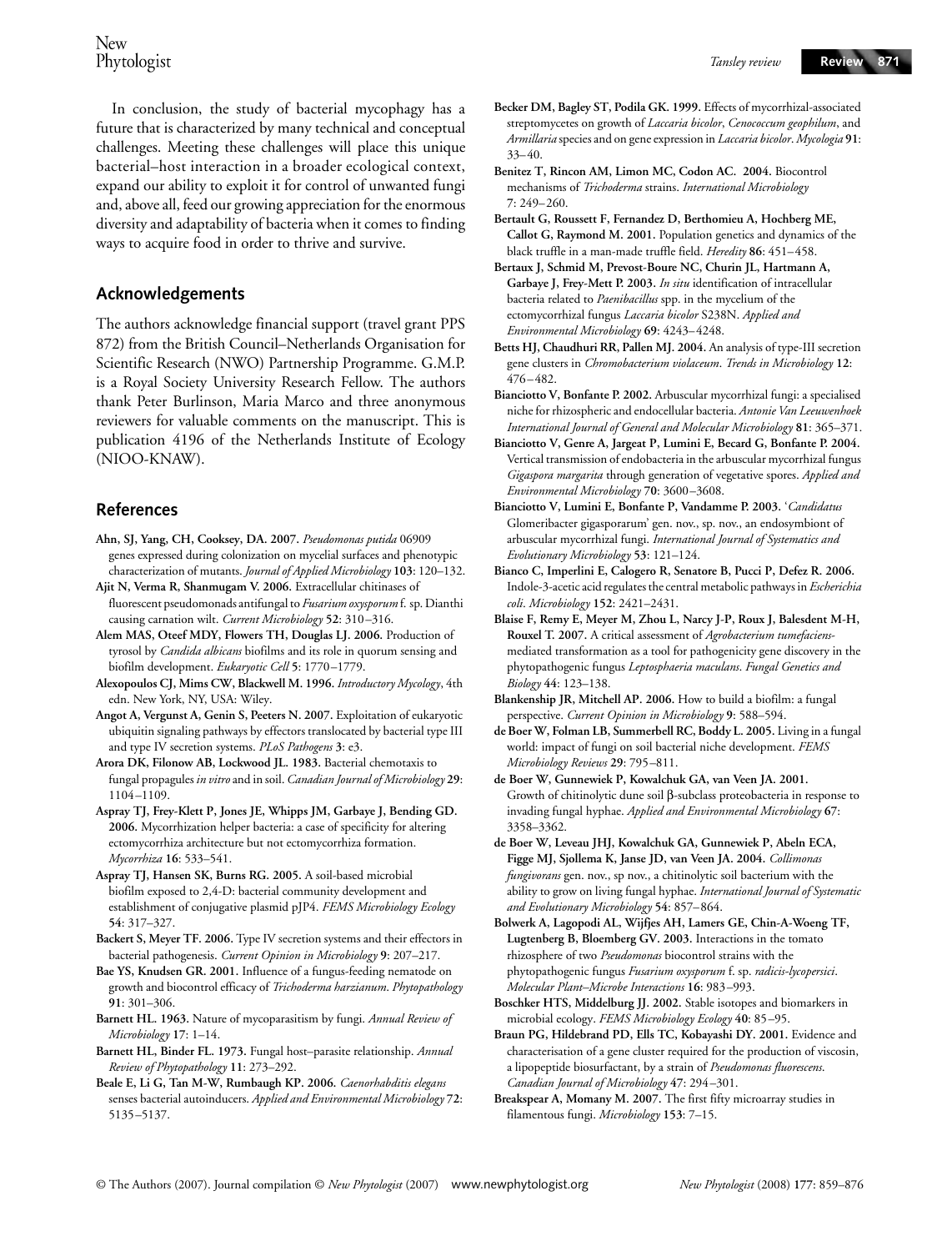**Budi SW, van Tuinen D, Arnould C, Dumas-Gaudot E, Gianinazzi-Pearson V, Gianinazzi S. 2000.** Hydrolytic enzyme activity of *Paenibacillus* sps strain b2 and effects of the antagonistic bacterium on cell integrity of two soil-borne pathogenic fungi. *Applied Soil Ecology* **15**: 191– 199.

**Bundock P, Dulk-Ras AD, Beijersbergen A, Hooykaas PJJ. 1995.** Transkingdom T-DNA transfer from *Agrobacterium tumefaciens* to *Saccharomyces cerevisiae*. *EMBO Journal* **14**: 3206–3214.

**Buttner S, Eisenberg T, Herker E, Carmona-Gutierrez D, Kroemer G, Madeo F. 2006.** Why yeast cells can undergo apoptosis: death in times of peace, love, and war. *Journal of Cell Biology* **175**: 521–525.

**Cambronne ED, Roy CR. 2006.** Recognition and delivery of effector proteins into eukaryotic cells by bacterial secretion systems. *Traffic* **7**: 929– 939.

**Campodonico EM, Chesnel L, Roy CR. 2005.** A yeast genetic system for the identification and characterization of substrate proteins transferred into host cells by the *Legionella pneumophila* Dot/Icm system. *Molecular Microbiology* **56**: 918–933.

**Chamilos G, Lewis RE, Kontoyiannis DP. 2007.** Multidrug-resistant endosymbiotic bacteria account for the emergence of zygomycosis: a hypothesis. *Fungal Genetics and Biology* **44**: 88–92.

**Chen W-M, de Faria SM, Straliotto R, Pitard RM, Simoes-Araujo JL, Chou J-H, Chou Y-J, Barrios E, Prescott AR, Elliott GN** *et al***. 2005.** Proof that *Burkholderia* strains form effective symbioses with legumes: a study of novel mimosa-nodulating strains from South America. *Applied and Environmental Microbiology* **71**: 7461–7471.

**Chen W-M, Moulin L, Bontemps C, Vandamme P, Bena G, Boivin-Masson C. 2003.** Legume symbiotic nitrogen fixation by β-proteobacteria is widespread in nature. *Journal of Bacteriology* **185**: 7266–7272.

**Cherif M, Sadfi N, Benhamou N, Boudabbous A, Boubaker A, Hajlaoui MR, Tirilly Y. 2002.** Ultrastructure and cytochemistry of *in vitro*  interactions of the antagonistic bacteria *Bacillus cereus* X16 and *B. thuringiensis* 55T with *Fusarium roseum* var. Sambucinum. *Journal of Plant Pathology* **84**: 83–93.

**Chernin L, Ismailov Z, Haran S, Chet I. 1995.** Chitinolytic *Enterobacter agglomerans* antagonistic to fungal plant pathogens. *Applied and Environmental Microbiology* **61**: 1720–1726.

**Chowdhury PR, Heinemann JA. 2006.** The general secrotory pathway of *Burkholderia gladioli* pv. *agaricicola* bg164r is necessary for cavity disease in white button mushrooms. *Applied and Environmental Microbiology* **72**: 3558–3565.

**Christie PJ, Atmakur K, Krishnamoorthy V, Jakubowski S, Cascales E. 2005.** Biogenesis, architecture, and function of bacterial type IV secretion systems. *Annual Review of Microbiology* **59**: 451–485.

**Claridge AW, Cork SJ. 1994.** Nutritional value of hypogeal fungal sporocarps for the long-nosed potoroo (*Potorous tridactylus*), a forestdwelling mycophagous marsupial. *Australian Journal of Zoology* **42**: 701–710.

**Coluccio A, Bogengruber E, Conrad MN, Dresser ME, Briza P, Neiman AM. 2004.** Morphogenetic pathway of spore wall assembly in *Saccharomyces cerevisiae*. *Eukaryotic Cell* **3**: 1464–1475.

**Cugini C, Calfee MW, Farrow JM, Morales DK, Pesci EC, Hogan DA. 2007.** Farnesol, a common sesquiterpene, inhibits PQS production in *Pseudomonas aeruginosa*. *Molecular Microbiology* **65**: 896–906.

**Cummings CA, Relman DA. 2000.** Using DNA microarrays to study host–microbe interactions. *Emerging Infectious Diseases* **6**: 513–525.

**Currah RS, Smreciu EA, Lehesvirta T, Niemi M, Larsen KW. 2000.** Fungi in the winter diets of northern flying squirrels and red squirrels in the boreal mixed wood forest of Northeastern Alberta. *Canadian Journal of Botany* **78**: 1514–1520.

**Delgado-Jarana J, Sousa S, Gonzalez F, Rey M, Llobell A. 2006.** ThHog1 controls the hyperosmotic stress response in *Trichoderma harzianum*. *Microbiology* **152**: 1687–1700.

**Deveau A, Palin B, Delaruelle C, Peter M, Kohler A, Pierrat JC, Sarniguet A, Garbaye J, Martin F, Frey-Klett P. 2007.** The mycorrhiza helper *Pseudomonas fluorescens* BBc6R8 has a specific priming effect on the growth, morphology and gene expression of the ectomycorrhizal fungus *Laccaria bicolor* S238N. *New Phytologist* **175**: 743–755.

**Dijksterhuis J, Sanders M, Gorris LGM, Smid EJ. 1999.** Antibiosis plays a role in the context of direct interaction during antagonism of *Paenibacillus polymyxa* towards *Fusarium oxysporum*. *Journal of Applied Microbiology* **86**: 13–21.

**Elliott GN, Chen W-M, Chou J-H, Wang H-C, Sheu S-Y, Perin L, Reis VM, Moulin L, Simon MF, Bontemps C** *et al***. 2007.**  *Burkholderia phymatum* is a highly effective nitrogen-fixing symbiont of *Mimosa* spp. and fixes nitrogen ex planta. *New Phytologist* **173**: 168– 180.

**Ferguson MW, Maxwell JA, Vincent TS, da Silva J, Olson JC. 2001.**  Comparison of the *exoS* gene and protein expression in soil and clinical isolates of *Pseudomonas aeruginosa*. *Infection and Immunity* **69**: 2198– 2210.

**Fogliano V, Ballio A, Gallo M, Woo S, Scala F. 2002.** *Pseudomonas*  lipodepsipeptides and fungal cell wall-degrading enzymes act synergistically in biological control. *Molecular Plant–Microbe Interactions* **15**: 323–333.

**Frank JL, Barry S, Southworth D. 2006.** Mammal mycophagy and dispersal of mycorrhizal inoculum in Oregon white oak woodlands. *Northwest Science* **80**: 264–273.

**Frey-Klett P, Garbaye J. 2005.** Mycorrhiza helper bacteria: a promising model for the genomic analysis of fungal–bacterial interactions. *New Phytologist* **168**: 4–8.

**Frey-Klett P, Garbaye J, Tarkka M. 2007.** The mycorrhiza helper bacteria revisited. *New Phytologist* **176**: 22–36.

**Friedrich MW. 2006.** Stable-isotope probing of DNA: insights into the function of uncultivated microorganisms from isotopically labelled metagenomes. *Current Opinion in Biotechnology* **17**: 59–66.

**Fritsche K, Leveau JHJ, Gerards S, Ogawa S, de Boer W, van Veen JA. 2006.** *Collimonas fungivorans* and bacterial mycophagy. *IOBC/WPRS Bulletin* **29**: 27–30.

**Galan JE, Wolf-Watz H. 2006.** Protein delivery into eukaryotic cells by type III secretion machines. *Nature* **444**: 567–573.

**Garbaye J. 1994.** Helper bacteria: a new dimension to the mycorrhizal symbiosis. *New Phytologist* **128**: 197–210.

**Garcia-Rodriguez FM, Schrammeijer B, Hooykaas PJJ. 2006.** The *Agrobacterium* VirE3 effector protein: a potential plant transcriptional activator. *Nucleic Acids Research* **34**: 6496–6504.

Godfrey SAC, Harrow SA, Marshall JW, Klena JD. 2001. Characterization by 16S rRNA sequence analysis of pseudomonads causing blotch disease of cultivated *Agaricus bisporus*. *Applied and Environmental Microbiology* **67**: 4316–4323.

**Gonzalez JE, Keshavan ND. 2006.** Messing with bacterial quorum sensing. *Microbiology and Molecular Biology Reviews* **70**: 859–875.

**Grant SR, Fisher EJ, Chang JH, Mole BM, Dangl JL. 2006.** Subterfuge and manipulation: type III effector proteins of phytopathogenic bacteria. *Annual Review of Microbiology* **60**: 425–449.

**Grewal SIS, Rainey PB. 1991.** Phenotypic variation of *Pseudomonas putida*  and *P. tolaasii* affects the chemotactic response to *Agaricus bisporus* mycelial exudate. *Journal of General Microbiology* **137**: 2761–2768.

**Griffiths RP, Baham JE, Caldwell BA. 1994.** Soil solution chemistry of ectomycorrhizal mats in forest soil. *Soil Biology and Biochemistry* **26**: 331–337.

**de Groot MJA, Bundock P, Hooykaas PJJ, Beijersbergen A. 1998.**  *Agrobacterium tumefaciens*-mediated transformation of filamentous fungi. *Nature Biotechnology* **16**: 839–842.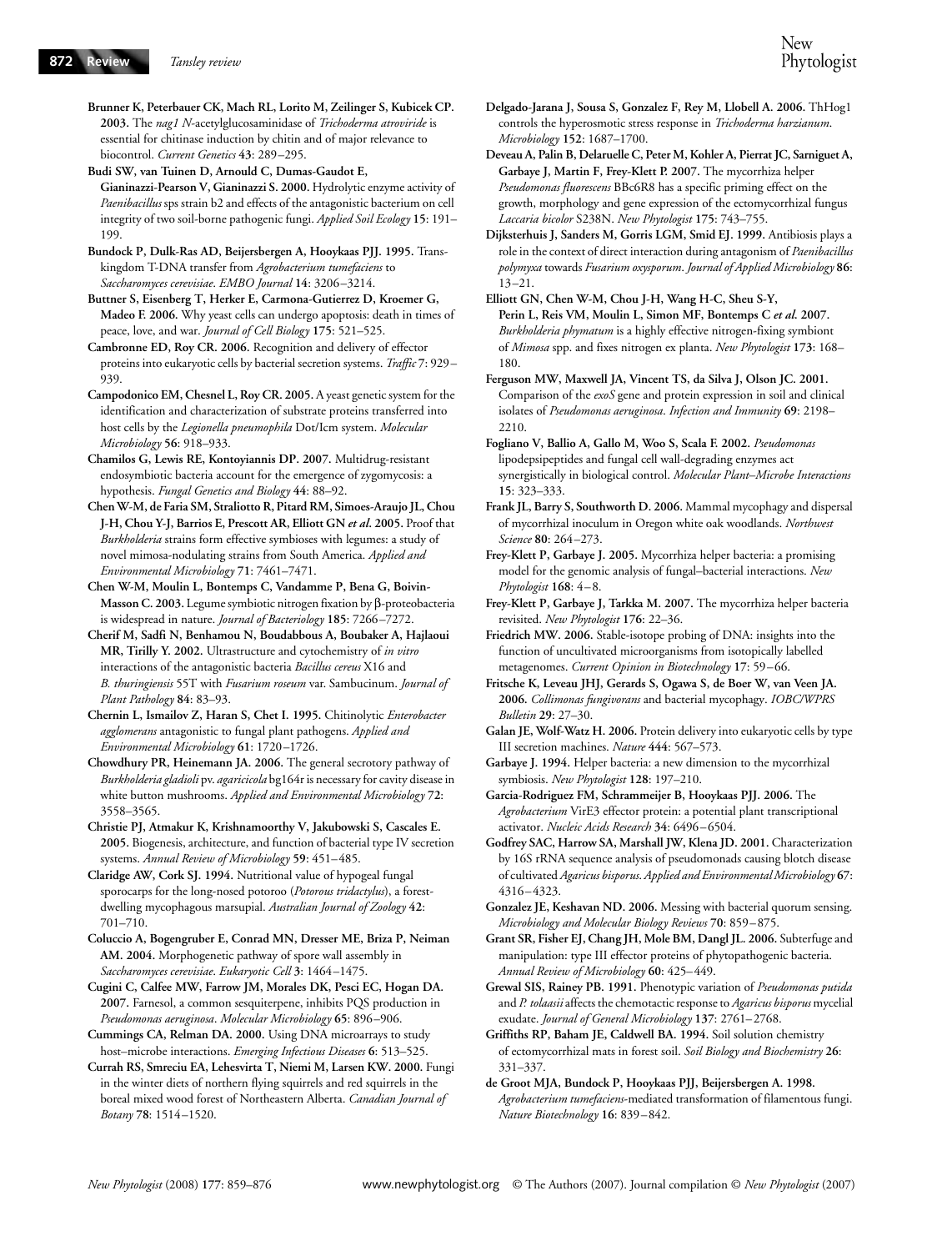**Guiney DG. 2005.** The role of host cell death in *Salmonella* infections. *Current Topics in Microbiology and Immunology* **289**: 131–150.

**Gurlebeck D, Thieme F, Bonas U. 2006.** Type III effector proteins from the plant pathogen *Xanthomonas* and their role in the interaction with the host plant. *Journal of Plant Physiology* **163**: 233–255.

**Haas D, Blumer C, Keel C. 2000.** Biocontrol ability of fluorescent pseudomonads genetically dissected: importance of positive feedback regulation. *Current Opinion in Biotechnology* **11**: 290–297.

**Haas D, Defago G. 2005.** Biological control of soil-borne pathogens by fluorescent pseudomonads. *Nature Reviews Microbiology* **3**: 307–319.

**Hagen S, Marx F, Ram AF, Meyer V. 2007.** The antifungal protein Afp from *Aspergillus giganteus* inhibits chitin synthesis in sensitive fungi. *Applied and Environmental Microbiology* **73**: 2128–2134.

**Hanson AM, Hall MB, Porter LM, Lintzenich B. 2006.** Composition and nutritional characteristics of fungi consumed by *Callimico goeldii* in Pando, Bolivia. *International Journal of Primatology* **27**: 323–346.

**Hanya G. 2004.** Diet of a japanese macaque troop in the coniferous forest of Yakushima. *International Journal of Primatology* **25**: 55–71.

**He P, Shan L, Sheen J. 2007.** Elicitation and suppression of microbeassociated molecular pattern-triggered immunity in plant–microbe interactions. *Cell Microbiology* **9**: 1385–1396.

**Hoch HC. 1978.** Mycoparasitic relationships. 4. *Stephanoma phaeospora*  parasitic on a species of *Fusarium*. *Mycologia* **70**: 370–379.

**Hogan DA, Kolter R. 2002.** *Pseudomonas–Candida* interactions: an ecological role for virulence factors. *Science* **296**: 2229–2232.

**Hogan DA, Vik A, Kolter R. 2004.** A *Pseudomonas aeruginosa* quorumsensing molecule influences *Candida albicans* morphology. *Molecular Microbiology* **54**: 1212–1223.

**Homma Y. 1984.** Perforation and lysis of hyphae of *Rhizoctonia solani* and conidia of *Cochliobolus miyabeanus* by soil myxobacteria. *Phytopathology* **74**: 1234–1239.

**Honegger R. 2001.** The symbiotic phenotype of lichen-forming ascomycetes. In: Hock B, ed. *The Mycota; IX Fungal Associations*. Berlin, Germany: Springer Verlag, 165–188.

**Höppener-Ogawa S, Leveau JHJ, Smant W, van Veen JA, de Boer W. 2007.**  Specific detection and real-time PCR quantification of potentially mycophagous bacteria belonging to the genus *Collimonas* in different soil ecosystems. *Applied and Environmental Microbiology* **73**: 4191–4197.

**Hoster F, Schmitz JE, Daniel R. 2005.** Enrichment of chitinolytic microorganisms: isolation and characterization of a chitinase exhibiting antifungal activity against phytopathogenic fungi from a novel *Streptomyces*  strain. *Applied Microbiology and Biotechnology* **66**: 434–442.

**Huang WE, Bailey MJ, Thompson IP, Whiteley AS, Spiers AJ. 2007.**  Single-cell Raman spectral profiles of *Pseudomonas fluorescens* SBW25 reflects *in vitro* and *in planta* metabolic history. *Microbial Ecology* **53**: 414– 425.

**Ikeda R, Saito F, Matsuo M, Kurokawa K, Sekimizu K, Yamaguchi M, Kawamoto S. 2007.** The contribution of the mannan backbone of cryptococcal glucuronoxylomannan and a glycolytic enzyme of *Staphylococcus aureus* to contact mediated killing of *Cryptococcus neoformans*. *Journal of Bacteriology* **189**: 4815–4826.

**Inbar J, Chet I. 1991.** Evidence that chitinase produced by *Aeromonas caviae*  is involved in the biological control of soil-borne plant-pathogens by this bacterium. *Soil Biology & Biochemistry* **23**: 973–978.

**Inbar J, Menendez A, Chet I. 1996.** Hyphal interaction between *Trichoderma harzianum* and *Sclerotinia sclerotiorum* and its role in biological control. *Soil Biology & Biochemistry* **28**: 757–763.

**Jacobs K, Holtzman K, Seifert KA. 2005.** Morphology, phylogeny and biology of *Gliocephalis hyalina*, a biotrophic contact mycoparasite of *Fusarium* species. *Mycologia* **97**: 111–120.

**Jamir Y, Guo M, Oh H-S, Petnicki-Ocwieja T, Chen S, Tang X, Dickman MB, Collmer A, Alfano J. 2004.** Identification of *Pseudomonas syringae*  type III effectors that can suppress programmed cell death in plants and yeast. *Plant Journal* **37**: 554–565.

**Jeffries P. 1995.** Biology and ecology of mycoparasitism. *Canadian Journal of Botany* **73**: S1284–S1290.

**Jargeat P, Cosseau C, Ola'h B, Jauneau A, Bonfante P, Batut J, Becard G. 2004.** Isolation, free-living capacities, and genome structure of '*Candidatus* Glomeribacter gigasporarum,' the endocellular bacterium of the mycorrhizal fungus *Gigaspora margarita*. *Journal of Bacteriology* **186**: 6876–6884.

**Jewell SN, Waldo RH, Cain CC, Falkinham JO. 2002.** Rapid detection of lytic antimicrobial activity against yeast and filamentous fungi. *Journal of Microbiological Methods* **49**: 1–9.

**Jourdan E, Lazzaroni S, Lopez Mendez B, Lo Cantore P, de Julio M, Amodeo P, Iacobellis N, Evidente A. 2003.** A left-handed alpha-helix containing both L- and D-amino acids: the solution structure of the antimicrobial lipodepsipeptide tolaasin. *Proteins: Structure, Function, and Genetics* **52**: 534–543.

**Kamilova F, Leveau JHJ, Lugtenberg BJJ. 2007.** *Collimonas fungivorans*, an unpredicted *in vitro* but efficient *in vivo* biocontrol agent for the suppression of tomato foot and root rot. *Environmental Microbiology* **9**: 1597–1603.

**Karamanoli K, Lindow SE. 2006.** Disruption of n-acyl homoserine lactonemediated cell signaling and iron acquisition in epiphytic bacteria by leaf surface compounds. *Applied and Environmental Microbiology* **72**: 7678– 7686.

**Kluge M. 2002.** A fungus eats a cyanobacterium: the story of the *Geosiphon pyriformis* endocyanosis. *Proceedings of the Royal Irish Academy* **102B**: 11– 14.

**Kluge M, Mollenhauer D, Wolf E, Schubler A 2002.** The *Nostoc*–*Geosiphon*  endocytobiosis. In: Rai AN, Bergman B, Rasmussen U, eds. *Cyanobacteria in symbiosis*. Dordrecht, the Netherlands: Kluwer Academic Publishers, 19–30.

**Kneip C, Lockhart P, VoSz C, Maier U-G. 2007.** Nitrogen fixation in eukaryotes-new models for symbiosis. *BMC Evolutionary Biology* **7**: 55.

**Kobayashi DY, Reedy RM, Bick J, Oudemans PV. 2002.** Characterization of a chitinase gene from *Stenotrophomonas maltophilia* strain 34S1 and its involvement in biological control. *Applied and Environmental Microbiology* **68**: 1047–1054.

**Kristufek V, Fischer S, Buhrmann J, Zeltins A, Schrempf H. 1999.** *In situ* monitoring of chitin degradation by *Streptomyces lividans* pCHIO12 within *Enchytraeus crypticus* (Oligochaeta) feeding on *Aspergillus proliferans*. *FEMS Microbiology Ecology* **28**: 41–48.

**Laue H, Schenk A, Li H, Lambertsen L, Neu TR, Molin SUllrich MS. 2006.** Contribution of alginate and levan production to biofilm formation by *Pseudomonas syringae*. *Microbiology* **152**: 2909–2918.

Leake JR, Ostle NJ, Rangel-Castro JI, Johnson D. 2006. Carbon fluxes from plants through soil organisms determined by field  $^{13}CO_2$ pulse-labelling in an upland grassland. *Applied Soil Ecology* **33**: 152–175.

Lee H, Chang YC, Nardone G, Kwon-Chung KJ. 2007. Tup1 disruption in *Cryptococcus neoformans* uncovers a peptide-mediated density-dependent growth phenomenon that mimics quorum sensing. *Molecular Microbiology* **64**: 591–601.

**Lee PJ, Koske RE. 1994.** *Gigaspora gigantea* – parasitism of spores by fungi and actinomycetes. *Mycological Research* **98**: 458–466.

**Lee Q, Widden P. 1996.** *Folsomia candida*, a 'fungivorous' collembolan, feeds preferentially on nematodes rather than soil fungi. *Soil Biology & Biochemistry* **28**: 689–690.

**Lee SW, Cooksey DA. 2000.** Genes expressed in *Pseudomonas putida* during colonization of a plant-pathogenic fungus. *Applied and Environmental Microbiology* **66**: 2764–2772.

**Leiter E, Szappanos H, Oberparleiter C, Kaiserer L, Csernoch L, Pusztahelyi T, Emri T, Pocsi I, Salvenmoser W, Marx F. 2005.**  Antifungal protein PAF severely affects the integrity of the plasma membrane of *Aspergillus nidulans* and induces an apoptosis-like phenotype. *Antimicrobial Agents and Chemotherapy* **49**: 2445–2453.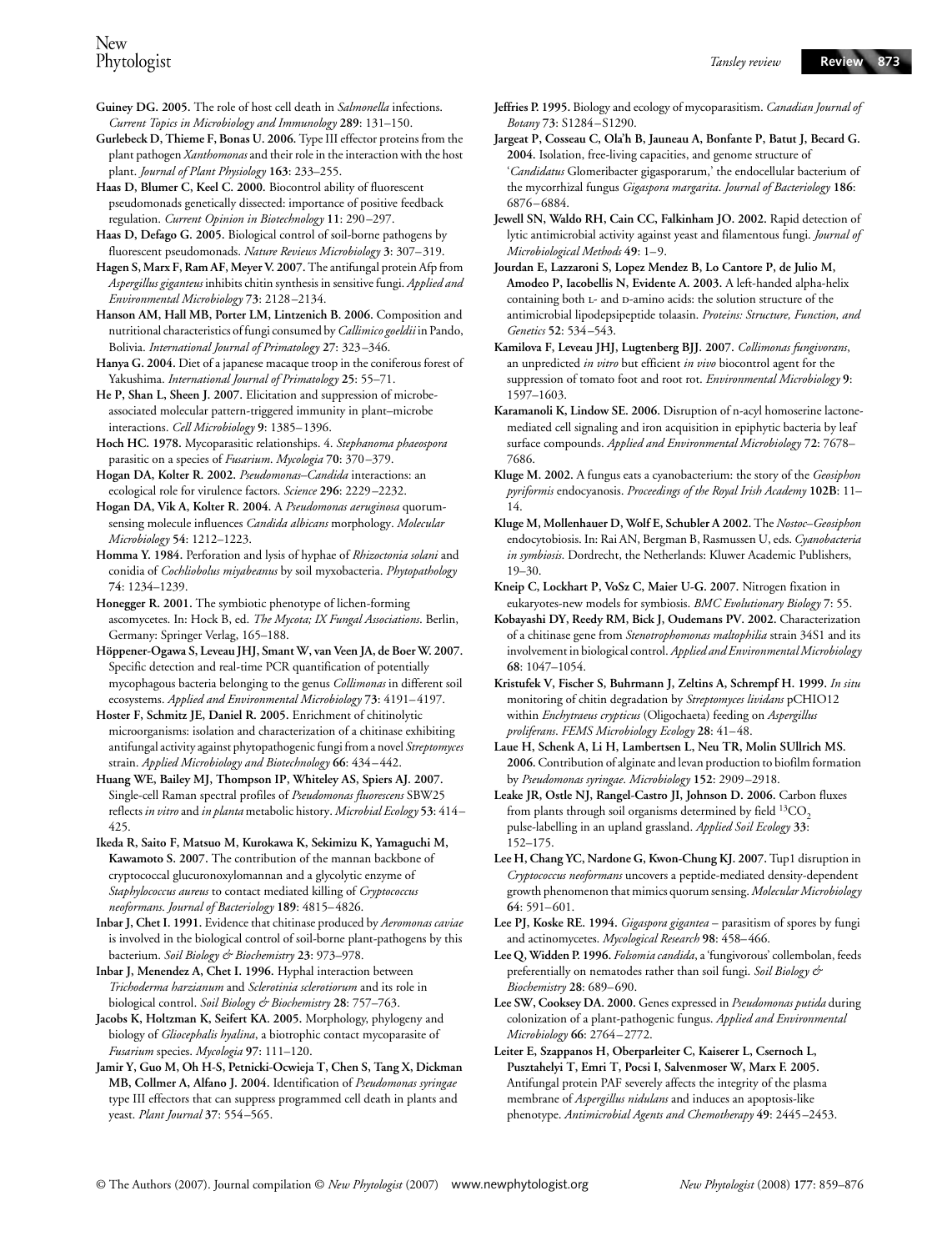**Lesage G, Bussey H. 2006.** Cell wall assembly in *Saccharomyces cerevisiae*. *Microbiology and Molecular Biology Reviews* **70**: 317–343.

- **Leschen RAB. 2000.** Beetles feeding on bugs (Coleoptera, Hemiptera): repeated shifts from mycophagous ancestors. *Invertebrate Taxonomy* **14**: 917–929.
- **Lesser CF, Miller SI. 2001.** Expression of microbial virulence proteins in *Saccharomyces cerevisiae* models mammalian infection. *EMBO Journal* **20**: 1840–1849.
- **Leveau JHJ, Gerards S, Fritsche K, Zondag G, van Veen JA. 2006.** Genomic flank-sequencing of plasposon insertion sites for rapid identification of functional genes. *Journal of Microbiological Methods* **66**: 276–285.
- **Leveau JHJ, Lindow SE. 2002.** Bioreporters in microbial ecology. *Current Opinion in Microbiology* **5**: 259–265.
- **Leveau JHJ, Lindow SE. 2005.** Utilization of the plant hormone indole-3-acetic acid for growth by *Pseudomonas putida* strain 1290. *Applied and Environmental Microbiology* **71**: 2365–2371.
- **Levy A, Chang BJ, Abbott LK, Kuo J, Harnett G, Inglis TJJ. 2003.** Invasion of spores of the arbuscular mycorrhizal fungus *Gigaspora decipiens* by *Burkholderia* spp. *Applied and Environmental Microbiology* **69**: 6250– 6256.
- **Lim HS, Kim YS, Kim SD. 1991.** *Pseudomonas stutzeri* YPL-1 genetic transformation and antifungal mechanism against *Fusarium solani*, an agent of plant-root rot. *Applied and Environment Microbiology* **57**: 510–516.
- **Lim WC, Lockwood JL. 1988.** Chemotaxis of some phytopathogenic bacteria to fungal propagules in vitro and in soil. *Canadian Journal of Microbiology* **34**: 196–199.
- **Linder MB, Szilvay GR, Nakari-Setala T, Penttila ME. 2005.**  Hydrophobins: the protein-amphiphiles of filamentous fungi. *FEMS Microbiology Reviews* **29**: 877–896.
- **Lindquist EE. 1998.** Evolution of phytophagy in trombidiform mites. *Experimental and Applied Acarology* **22**: 81–100.
- **Liu P, Nester EW. 2006.** Indoleacetic acid, a product of transferred DNA, inhibits *vir* gene expression and growth of *Agrobacterium tumefaciens* C58. *Proeedings of the National Academy of Sciences, USA* **103**: 4658–4662.
- **Lo Cantore P, Lazzaroni S, Coraiola M, Serra MD, Cafarchia C, Evidente A, Iacobellis N. 2006.** Biological characterization of white line-inducing principle (WLIP) produced by *Pseudomonas reactans* NCPPB1311. *Molecular Plant–Microbe Interactions* **19**: 1113–1120.
- **Lorito M, Farkas V, Rebuffat S, Bodo B, Kubicek CP. 1996.** Cell wall synthesis is a major target of mycoparasitic antagonism by *Trichoderma harzianum*. *Journal of Bacteriology* **178**: 6382–6385.
- **Lorito M, Peterbauer C, Hayes CK, Harman GE. 1994.** Synergistic interaction between fungal cell wall degrading enzymes and different antifungal compounds enhances inhibition of spore germination. *Microbiology* **140**: 623–629.
- **Lu YH, Abraham WR, Conrad R. 2007.** Spatial variation of active microbiota in the rice rhizosphere revealed by *in situ* stable isotope probing of phospholipid fatty acids. *Environmental Microbiology* **9**: 474–481.
- **Lueders T, Kindler R, Miltner A, Friedrich MW, Kaestner M. 2006.**  Identification of bacterial micropredators distinctively active in a soil microbial food web. *Applied and Environmental Microbiology* **72**: 5342– 5348.
- **Lumini E, Bianciotto V, Jargeat P, Novero M, Salvioli A, Faccio A, Bécard G, Bonfante P. 2007.** Presymbiotic growth and sporal morphology are affected in the arbuscular mycorrhizal fungus *Gigaspora margarita*  cured of its endobacteria *Cellular Microbiology* **9**: 1716.
- **Mannisto MK, Haggblom MM. 2006.** Characterization of psychrotolerant heterotrophic bacteria from Finnish lapland. *Systematic and Applied Microbiology* **29**: 229–243.
- **Marek SM, Wu J, Glass NL, Gilchrist DG, Bostock RM. 2003.** Nuclear DNA degradation during heterokaryon incompatibility in *Neurospora crassa*. *Fungal Genetics and Biology* **40**: 126–137.
- **Medeiros PM, Fernandes MF, Dick RP, Simoneit BRT. 2006.** Seasonal variations in sugar contents and microbial community in a ryegrass soil. *Chemosphere* **65**: 832–839.
- **Melidossian HS, Seem RC, English-Loeb G, Wilcox WF, Gadoury DM. 2005.** Suppression of grapevine powdery mildew by a mycophagous mite. *Plant Disease* **89**: 1331–1338.
- **Mendoza-Mendoza A, Pozo MJ, Grzegorski D, Martinez P, Garcia JM, Olmedo-Monfil V, Cortes C, Kenerley C, Herrera-Estrella A. 2003.**  Enhanced biocontrol activity of *Trichoderma* through inactivation of a mitogen-activated protein kinase. *Proceedings of the National Academy of Sciences, USA* **100**: 15965–15970.
- **Minerdi D, Fani R, Gallo R, Boarino A, Bonfante P. 2001.** Nitrogen fixation genes in an endosymbiotic *Burkholderia* strain. *Applied and Environmental Microbiology* **67**: 725–732.
- **Mitchell R, Alexander M. 1961.** Mycolytic phenomenon and biological control of *Fusarium* in soil. *Nature* **190**: 109–110.
- **Moulin L, Munive A, Dreyfus B, Boivin-Masson C. 2001.** Nodulation of legumes by members of the β-subclass of proteobacteria. *Nature* **411**: 948– 950.
- **Mueller UG, Gerardo NM, Aanen DK, Six DL, Schultz TR. 2005.** The evolution of agriculture in insects. *Annual Review of Ecology Evolution and Systematics* **36**: 563–595.
- **Nahalkova J, Fatehi J. 2003.** Red fluorescent protein (dsred2) as a novel reporter in *Fusarium oxysporum* f. sp *lycopersici*. *FEMS Microbiology Letters* **225**: 305–309.
- **Neufeld JD, Dumont MG, Vohra J, Murrell JC. 2007.** Methodological considerations for the use of stable isotope probing in microbial ecology. *Microbial Ecology* **53**: 435–442.
- **Nielsen MN, Sorensen J, Fels J, Pedersen HC. 1998.** Secondary metabolite- and endochitinase-dependent antagonism toward plant-pathogenic microfungi of *Pseudomonas fluorescens* isolates from sugar beet rhizosphere. *Applied and Environmental Microbiology* **64**: 3563– 3569.
- **Nielsen TH, Christophersen C, Anthoni U, Sorensen J. 1999.**  Viscosinamide, a new cyclic depsipeptide with surfactant and antifungal properties produced by *Pseudomonas fluorescens* DR54. *Journal of Applied Microbiology* **86**: 80–90.
- **Ninio S, Roy CR. 2007.** Effector proteins translocated by *Legionella pneumophila*: strength in numbers. *Trends in Microbiology* **15**: 372–380.
- **Nischwitz C, Newcombe G, Anderson CL. 2005.** Host specialization of the mycoparasite *Eudarluca caricis* and its evolutionary relationship to *Ampelomyces*. *Mycological Research* **109**: 421–428.
- **Nosanchuk JD, Casadevall A. 2006.** Impact of melanin on microbial virulence and clinical resistance to anti-microbial compounds. *Antimicrobial Agents and Chemotherapy* **50**: 3519–3528.
- **Partida-Martinez LP, Flores de Looss C, Ishida K, Ishida M, Roth M, Buder K, Hertweck C. 2007a.** Rhizonin, the first mycotoxin isolated from the zygomycota, is not a fungal metabolite but is produced by bacterial endosymbionts. *Applied and Environmental Microbiology* **73**: 793–797.
- **Partida-Martinez LP, Hertweck C. 2005.** Pathogenic fungus harbours endosymbiotic bacteria for toxin production. *Nature* **437**: 884–888.
- **Partida-Martinez LP, Monajembashi S, Greulich KO, Hertweck C. 2007b.**  Endosymbiont-dependent host reproduction maintains bacterial-fungal mutualism. *Current Biology* **17**: 773–777.
- Peng X, Sun J, Michiels C, Iserentant D, Verachtert H. 2001. Decrease in cell surface galactose residues of *Schizosaccharomyces pombe* enhances its cofloculation with *Pediococcus damnosus. Applied and Environmental Microbiology* **67**: 3413–3417.
- **Picard K, Tirilly Y, Benhamou N. 2000.** Cytological effects of cellulases in the parasitism of *Phytophthora parasitica* by *Pythium oligandrum*. *Applied and Environmental Microbiology* **66**: 4305–4314.
- **Pilatz S, Breitbach K, Hein N, Fehlhaber B, Schulze J, Brenneke B, Eberl L, Steinmetz I. 2006.** Identification of *Burkholderia pseudomallei* genes required for the intracellular life cycle and *in vivo* virulence. *Infection and Immunity* **74**: 3576–3586.
- **Pizarro-Cerda J, Cossart P. 2006.** Bacterial adhesion and entry into host cells. *Cell* **124**: 715–727.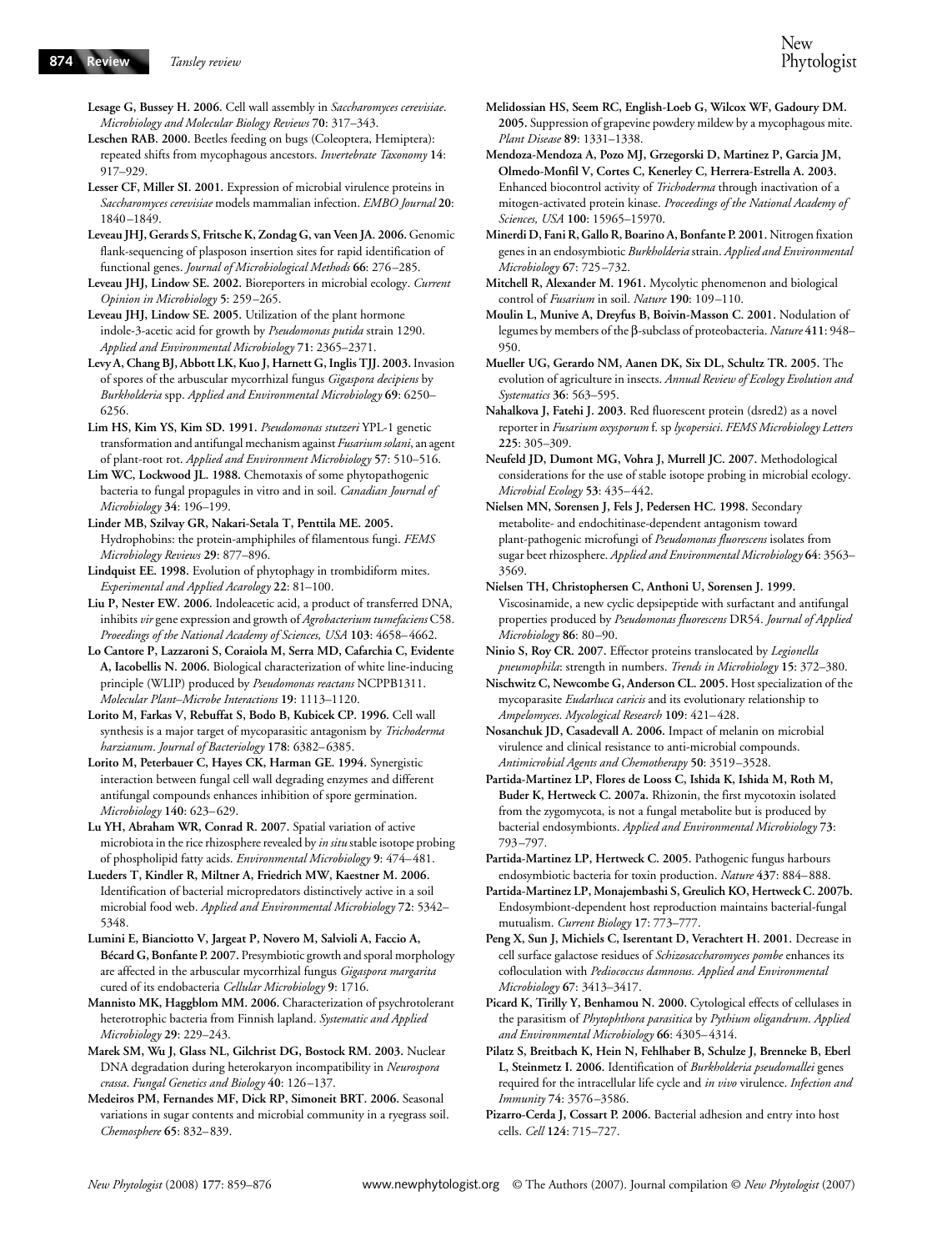Preston GM, Bertrand N, Rainey PB. 2001. Type III secretion in plant growth-promoting *Pseudomonas fluorescens* SBW25. *Molecular Microbiology* **41**: 999–1014.

**Preston GM, Studholme D, Caldelari I. 2005.** Profiling the secretomes of plant pathogenic proteobacteria. *FEMS Microbiology Reviews* **29**: 331–360.

**Prusty R, Grisafi P, Fink GR. 2004.** The plant hormone indoleacetic acid induces invasive growth in *Saccharomyces cerevisiae*. *Proceedings of the National Academy of Sciences, USA* **101**: 4153–4157.

Pukatzki S, Kessin RH, Mekalanos JJ. 2002. The human pathogen *Pseudomonas aeruginosa* utilizes conserved virulence pathways to infect the social amoeba *Dictyostelium discoideum*. *Proceedings of the National Academy of Sciences, USA* **99**: 3159–3164.

**Quint M, Gray WM. 2006.** Auxin signaling. *Current Opinion in Plant Biology* **9**: 448–453.

**Rabin SDP, Hauser AR. 2003.** *Pseudomonas aeruginosa* ExoU, a toxin transported by the type III secretion system, kills *Saccharomyces cerevisiae*. *Infection and Immunity* **71**: 4144–4150.

**Rai AN, Rowell P, Stewart WDP. 1981.** Nitrogenase activity and dark CO<sub>2</sub> fixation in the lichen *Peltigera aphthosa* Willd. *Planta* 151: 256–264.

**Rainey PB. 1991.** Phenotypic variation of *Pseudomonas putida* and *P. tolaasii*  affects attachment to *Agaricus bisporus* mycelium. *Journal of General Microbiology* **12**: 2769–2779.

**Rainey PB, Brodey CL, Johnstone K. 1993.** Identification of a gene cluster encoding three high-molecular-weight proteins, which is required for synthesis of tolaasin by the mushroom pathogen *Pseudomonas tolaasii*. *Molecular Microbiology* **8**: 643–652.

**Rainey PB, Cole ALJ, Fermor TR, Wood DA. 1990.** A model system for examining involvement of bacteria in basidiome initiation of *Agaricus bisporus*. *Mycological Research* **94**: 191–195.

**Rasmussen TB, Skindersoe ME, Bjarnsholt T, Phipps RK, Christensen KB, Jensen PO, Andersen JB, Koch B, Larsen TO, Hentzer M** *et al***. 2005.** Identity and effects of quorum-sensing inhibitors produced by *Penicillium* species. *Microbiology* **151**: 1325–1340.

**Rediers H, Rainey PB, Vanderleyden J, De Mot R. 2005.** Unraveling the secret lives of bacteria: use of *in vivo* expression technology and differential fluorescence induction promoter traps as tools for exploring niche-specific gene expression. *Microbiology and Molecular Biology Reviews* **69**: 217–261.

**Rehm H-J. 1958.** Untersuchungen uber das Verhalten von *Aspergillus niger*  und einem *Streptomyces albus* Stamm in Mischkultur. *Zentralbl. Bakt. Parasitenk. Abt. II* **112**: 235–263.

**Rezzonico F, Binder C, Defago G, Moenne-Loccoz Y. 2005.** The type III secretion system of biocontrol *Pseudomonas fluorescens* KD targets the phytopathogenic chromista *Pythium ultimum* and promotes cucumber protection. *Molecular Plant–Microbe Interactions* **18**: 991–1001.

**Ribot WJ, Ulrich RL. 2006.** The animal pathogen-like type III secretion system is required for the intracellular survival of *Burkholderia mallei*  within J774.2 macrophages. *Infection and Immunity* **74**: 4349–4353.

**Richardson DHS, Cameron RP. 2004.** Cyanolichens: their response to pollution and possible management strategies for their conservation in northeastern North America. *The Bryologist* **11**: 1–22.

**Robertson JA, McHugh JV, Whiting MF. 2004.** A molecular phylogenetic analysis of the pleasing fungus beetles (Coleoptera: Erotylidae): evolution of colour patterns, gregariousness and mycophagy. *Systematic Entomology* **29**: 173–187.

**Roesti D, Ineichen K, Braissant O, Redecker D, Wiemken A, Aragno M. 2005.** Bacteria associated with spores of the arbuscular mycorrhizal fungi glomus geosporum and glomus constrictum. *Applied and Environmental Microbiology* **71**: 6673–6679.

**Rohde JR, Breitkreutz A, Chenal A, Sansonetti PJ, Parsot C. 2007.** Type III secretion effectors of the IpaH family are E3 ubiquitin ligases. *Cell Host & Microbe* **1**: 77–83.

**Ruess L, Tiunov A, Haubert D, Richnow HH, Haggblom MM, Scheu S. 2005.** Carbon stable isotope fractionation and trophic transfer of fatty

acids in fungal based soil food chains. *Soil Biology & Biochemistry* **37**: 945– 953.

- **Saito F, Ikeda R. 2005.** Killing of *Cryptococcus neoformans* by *Staphylococcus aureus*: the role of cryptococcal capsular polysaccharide in the fungal– bacteria interaction. *Medical Mycology* **43**: 603–612.
- **Sato H, Feix JB, Frank DW. 2006.** Identification of superoxide dismutase as a cofactor for the *Pseudomonas* type III toxin, ExoU. *Biochemistry* **45**: 10368–10375.

**Scherlach K, Partida-Martinez LP, Dahse HM, Hertweck C. 2006.**  Antimitotic rhizoxin derivatives from a cultured bacterial endosymbiont of the rice pathogenic fungus *Rhizopus microsporus*. *Journal of the American Chemical Society* **128**: 11529–11536.

**Schlumberger MC, Hardt W-D. 2006.** *Salmonella* type III secretion effectors: pulling the host cell's strings. *Current Opinion in Microbiology* **9**: 46–54.

**Schrammeijer B, Dulk-Ras Ad, Vergunst AC, Jurado Jacome, E, Hooykaas PJJ. 2003.** Analysis of Vir protein translocation from *Agrobacterium tumefaciens* using *Saccharomyces cerevisiae* as a model: evidence for transport of a novel effector protein VirE3. *Nucleic Acids Research* **31**: 860– 868.

**Schrey SD, Schellhammer M, Ecke M, Hampp R, Tarkka MT. 2005.**  Mycorrhiza helper bacterium *Streptomyces* ach 505 induces differential gene expression in the ectomycorrhizal fungus *Amanita muscaria*. *New Phytologist* **168**: 205–216.

**Schuessler A, Bonfante P, Schnepf E, Mollenhauer D, Kluge M. 1996.**  Characterization of the *Geosiphon pyriforme* symbiosome by affinity techniques: confocal laser scanning microscopy (CLSM) and electron microscopy. *Protoplasma* **190**: 53–67.

**Schuessler A, Kluge M 2001.** *Geosiphon pyriformis* an endosymbiosis between fungus and cyanobacteria, and its meaning as a model for arbuscular mycorrhiza research. In: Hock B, ed. *The Mycota; IX Fungal Associations*. New York, NY, USA: Springer, 151–161.

**Sen R, Nurmiaho-Lassila E-L, Haahtela K, Korhonen T. 1996.** Attachment of *Pseudomonas fluorescens* strains to the cell walls of ectomycorrhizal fungi. In: Azco'n-Aguilar C, Barea JM, ed. *Mycorhizas in integrated systems from genes to plant development*. EUR 16728 EN. Luxembourg: European Commission, 661–664.

**Shiner EK, Rumbaugh KP, Williams SC. 2005.** Interkingdom signaling: deciphering the language of acyl homoserine lactones. *FEMS Microbiology Reviews* **29**: 935–947.

**Silliman BR, Newell SY. 2003.** Fungal farming in a snail. *Proceedings of the National Academy of Sciences, USA* **100**: 15643–15648.

**Simpson JA. 1998.** Why don't more birds eat more fungi? *Australasian Mycological Newsletter* **17**: 67–68.

**Singh T, Arora DK. 2001.** Motility and chemotactic response of *Pseudomonas fluorescens* toward chemoattractants present in the exudate of *Macrophomina phaseolina. Microbiological Research* **156**: 343–351.

**Singleton DR, Hunt M, Powell SN, Frontera-Suau R, Aitken MD. 2007.**  Stable-isotope probing with multiple growth substrates to determine substrate specificity of uncultivated bacteria. *Journal of Microbiological Methods* **69**: 180–187.

**Sisko JL, Spaeth K, Kumar Y, Valdivia RH. 2006.** Multifunctional analysis of *Chlamydia*-specific genes in a yeast expression system. *Molecular Microbiology* **60**: 51–66.

**Sitkiewicz I, Stockbauer KE, Musser JM. 2007.** Secreted bacterial phospholipase A2 enzymes: better living through phospholipolysis. *Trends in Microbiology* **15**: 63–69.

**Siwek K, Harris AR, Scott ES. 1997.** Mycoparasitism of *Pythium ultimum*  by antagonistic binucleate rhizoctonia isolates in agar media and on capsicum seeds. *Journal of Phytopathology–Phytopathologische Zeitschrift* **145**: 417–423.

**Smith-Vaughan HC, Gal D, Lawrie PM, Winstanley C, Sriprakash KS, Currie BJ. 2003.** Ubiquity of putative type III secretion genes among clinical and environmental *Burkholderia pseudomallei* isolates in Northern Australia. *Journal of Clinical Microbiology* **41**: 883–885.